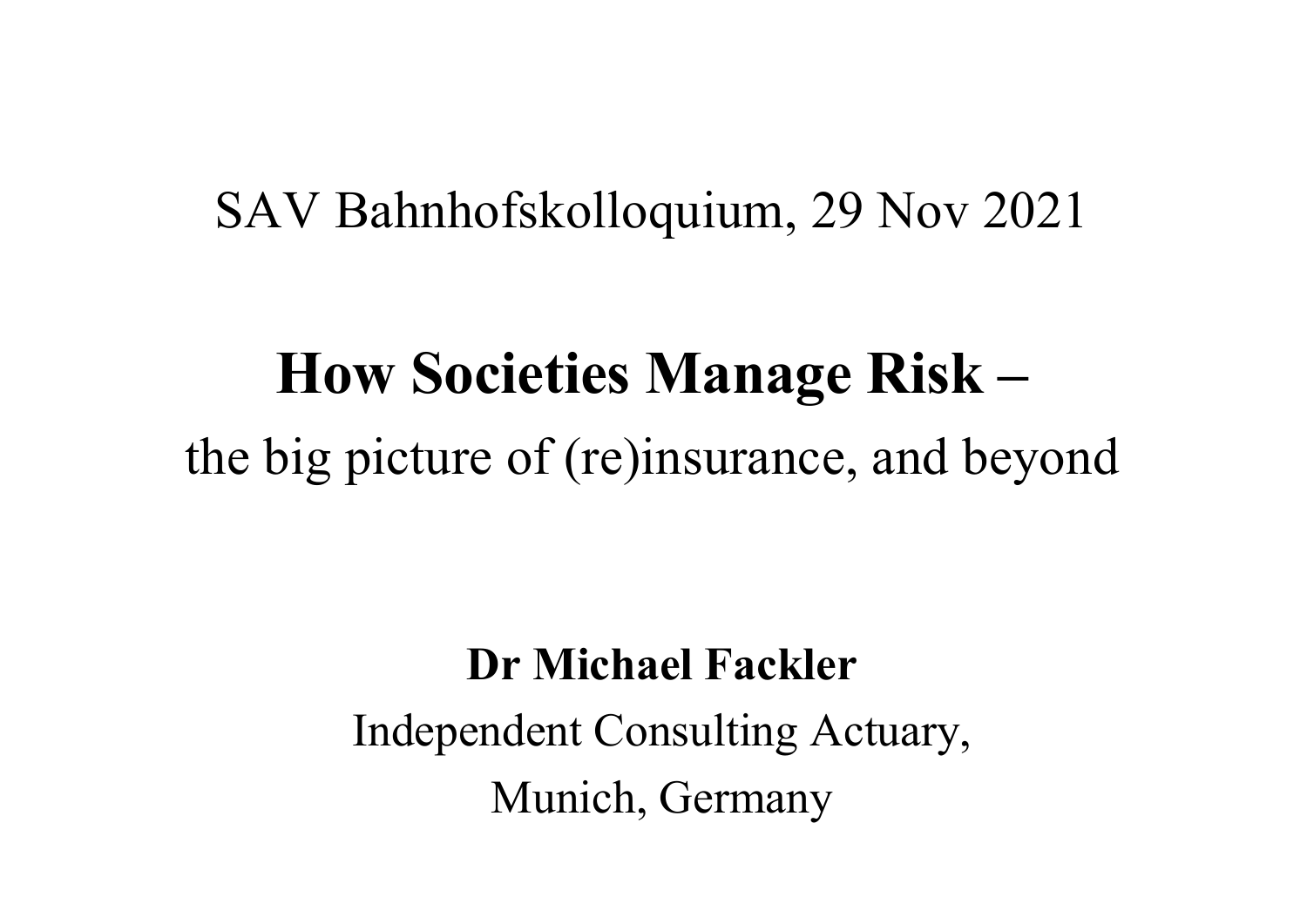## About the speaker

- Dr. (rer. nat.) Michael Fackler, Munich, Germany
- Qualified actuary (DAV), self-employed
- Studied Math at Univ. Munich, Pisa, Oldenburg
- Doctorate in parallel with working: on experience rating, completed 2017
- 10 years with leading reinsurers
- 15+ years consulting actuary
- Specialized in: non-life reinsurance pricing, dealing with scarce data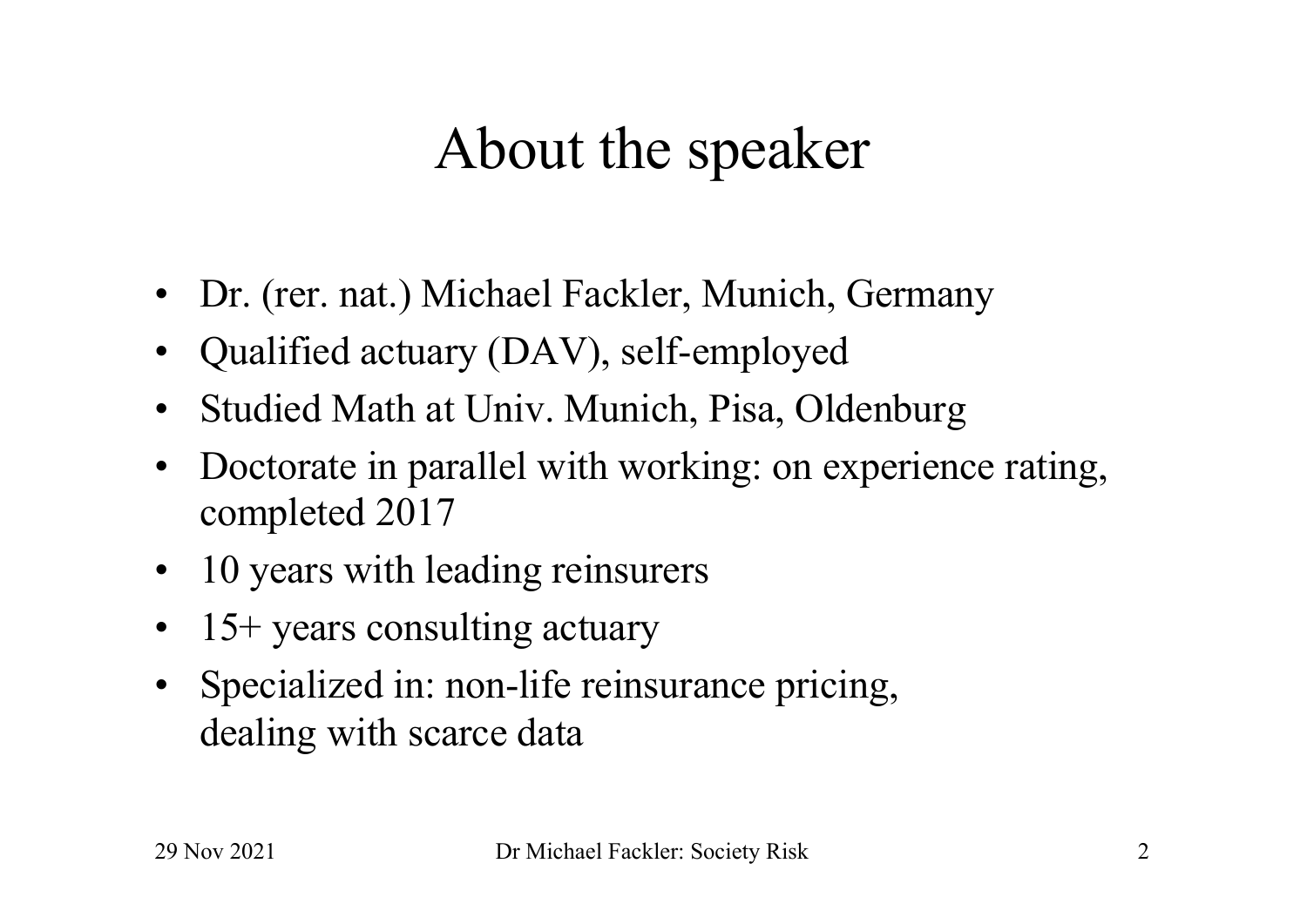## Abstract

Modern society **mitigates and transfers risks** in a variety of ways, which range from *catastrophe prevention* and *(re)insurance* solutions through to *injustices* of a minor and inconspicuous nature.

We illustrate that the measures taken depend on the uncertainty about the risks in question, and involve **three trade-offs**:

- *innovation* vs. *risk avoidance*;
- *liability* vs. *collective risk sharing*;
- *equity* vs. *practicable claims settlement*.

We study two highly instructive **examples** (*nuclear liability* and the measures taken in the wake of the *9/11 terrorist attack*) and discuss the **insurability** of systemic risks like a **pandemic**.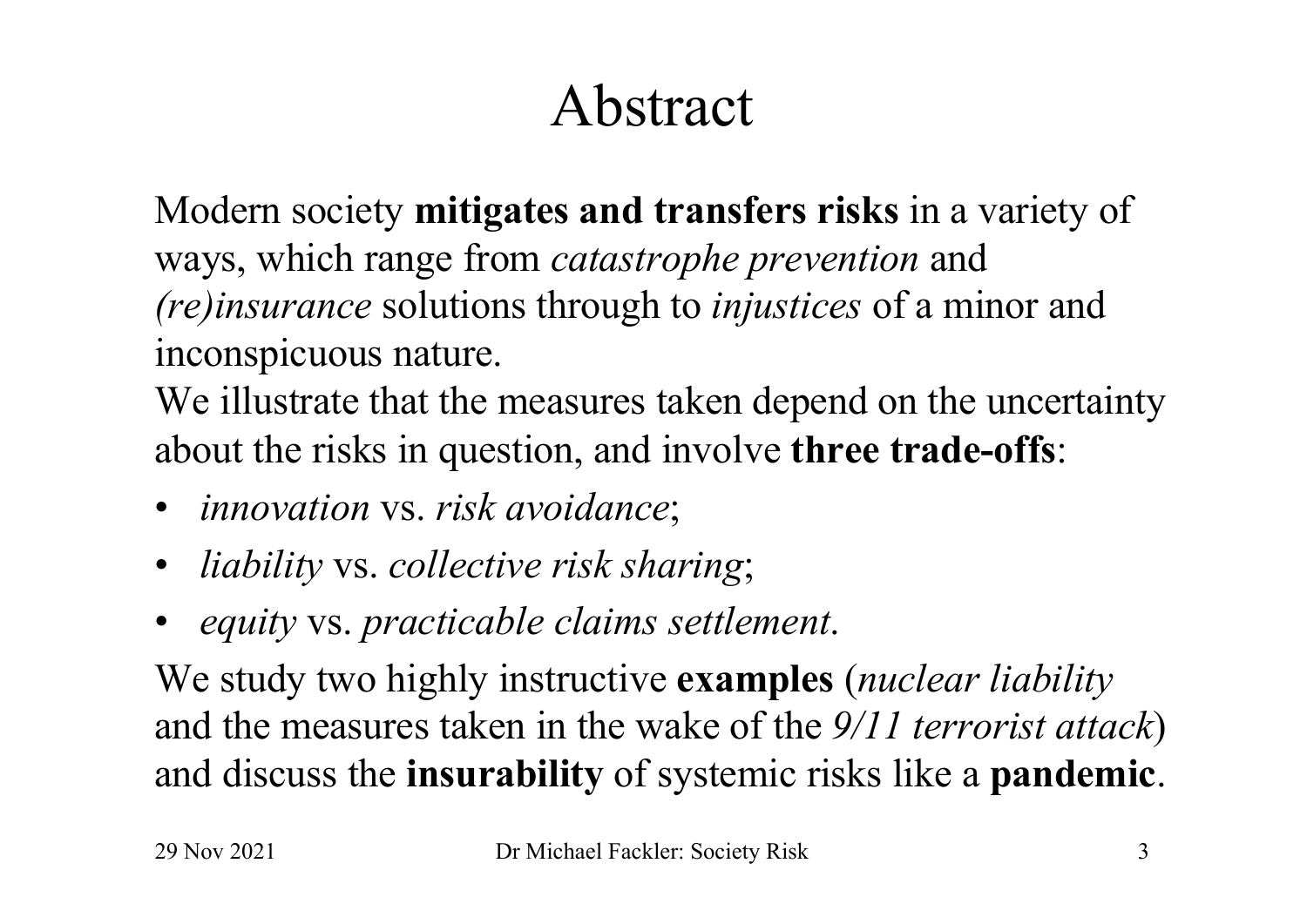### Outline

- Introduction
- Nuclear Liability
- Insurability of pandemics
- Regulation of 9/11 loss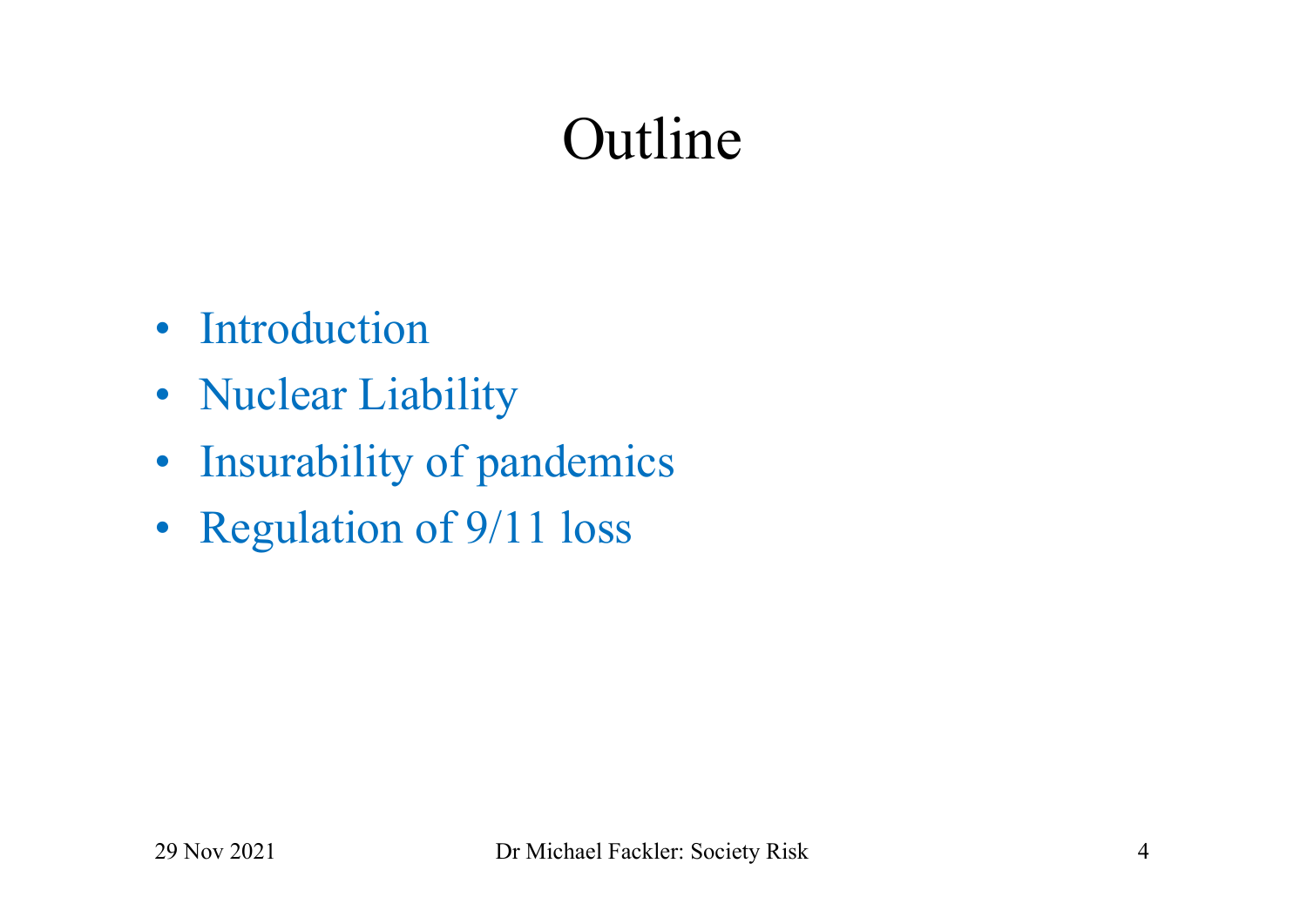#### Statements about risk

1) Risk management has been there for ages.

2) Modern society trades off:

- *innovation* vs. *risk avoidance*,
- *liability* vs. *collective risk sharing*,
- *equity* vs. *practicable claims settlement*.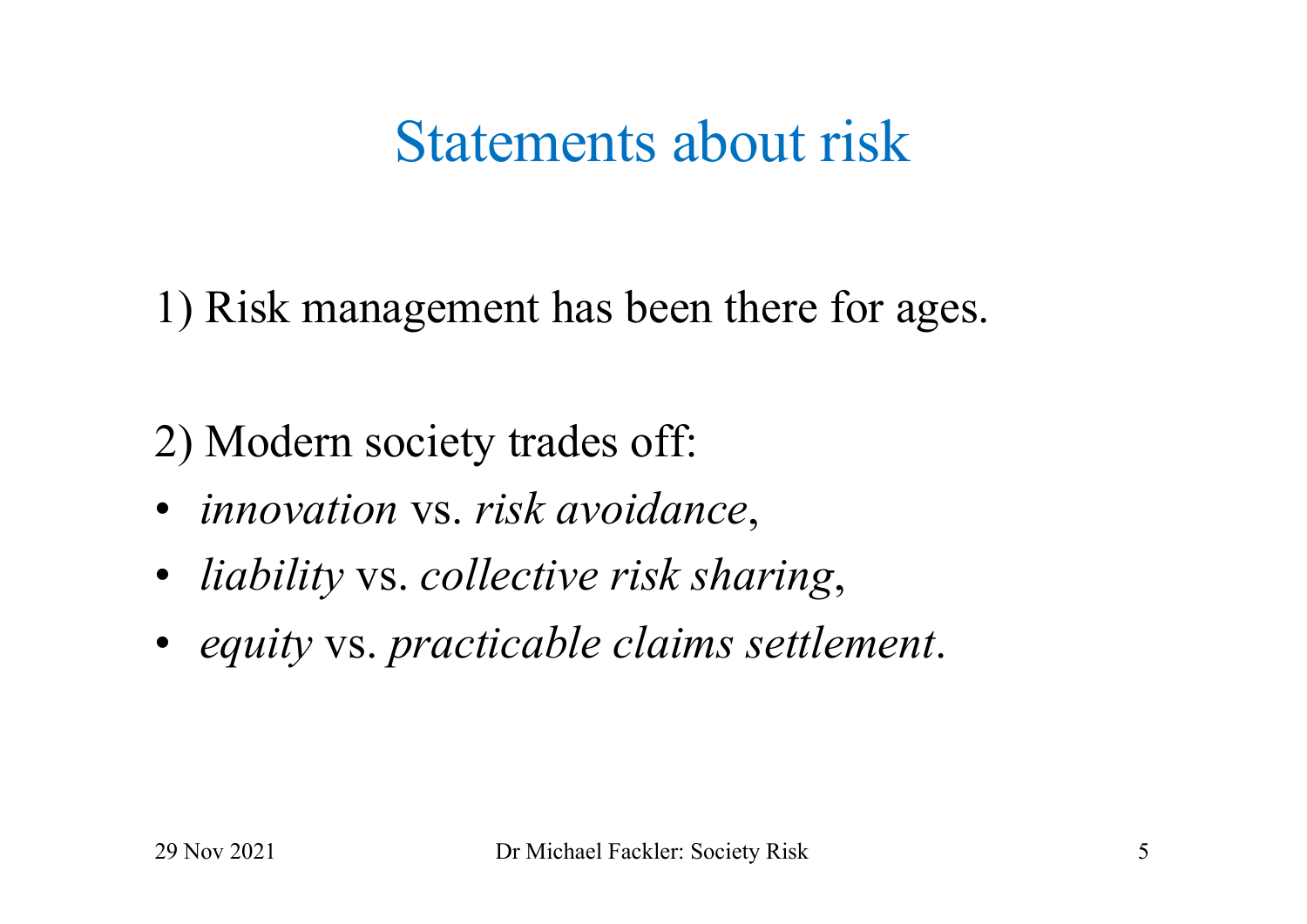### Prevention and mitigation of accidents

More visible (e.g. Dikes), or less:

- Fire brigades
- Safety codes
- Insurance (and its regulation)
- Legal system
- Problem: How much prevention/protection is adequate?
- Hard to decide for novel risks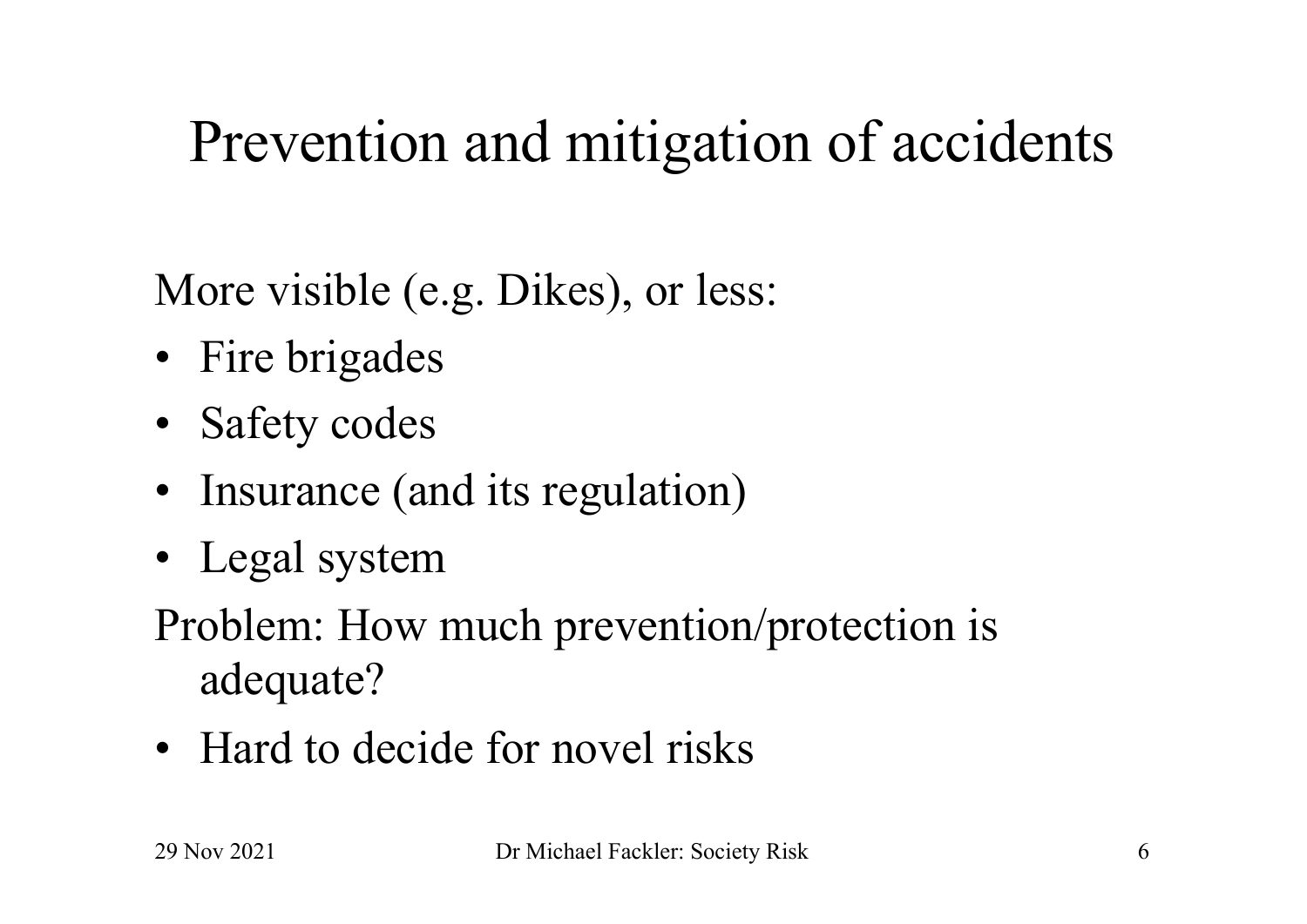# Types of risk

*risk* vs. *uncertainty*

Frank H. Knight, Economist, USA, 1921 *small worlds* vs. *large worlds* Leonard J. Savage, Statistician, USA, 1954 *known unknown* vs. *unknown unknown* Donald H. Rumsfeld, Politician, USA, 2002 D. H. Lawrence, Poet, UK, c. 1915 Ibn Yamin, Poet, Persia, 13th cent. *insurable* vs. *uninsurable*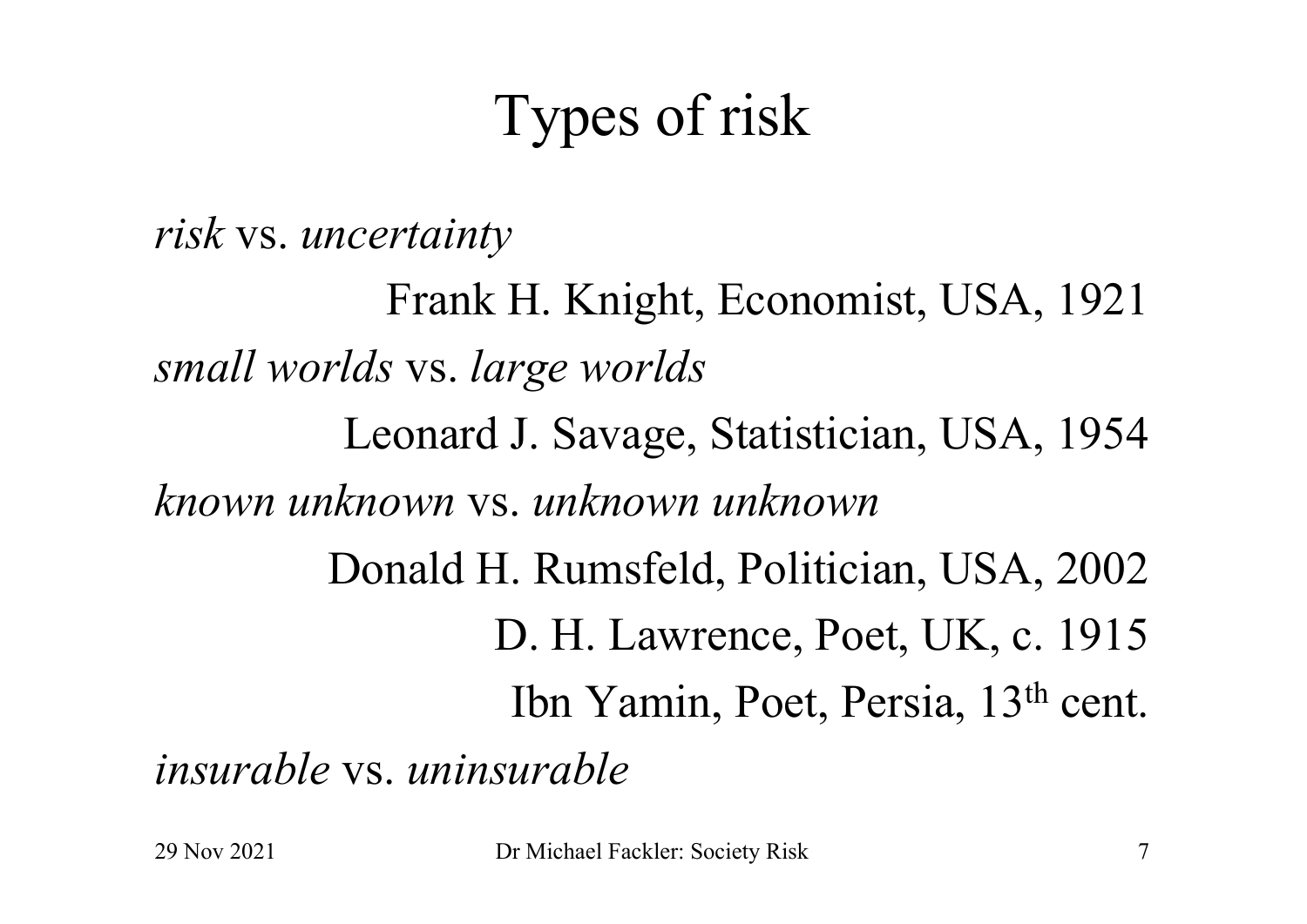### Liability … and its restrictions

Ideal: accountability, *polluter-pays principle*

Reality: Who would take a *large-world* risk if one is fully liable?

How liberal societies cope:

- Let (all) people **innovate**
- **Spread** certain risks on many shoulders, e.g. via public funds
- Lax or **limited liability**, limited company, insolvency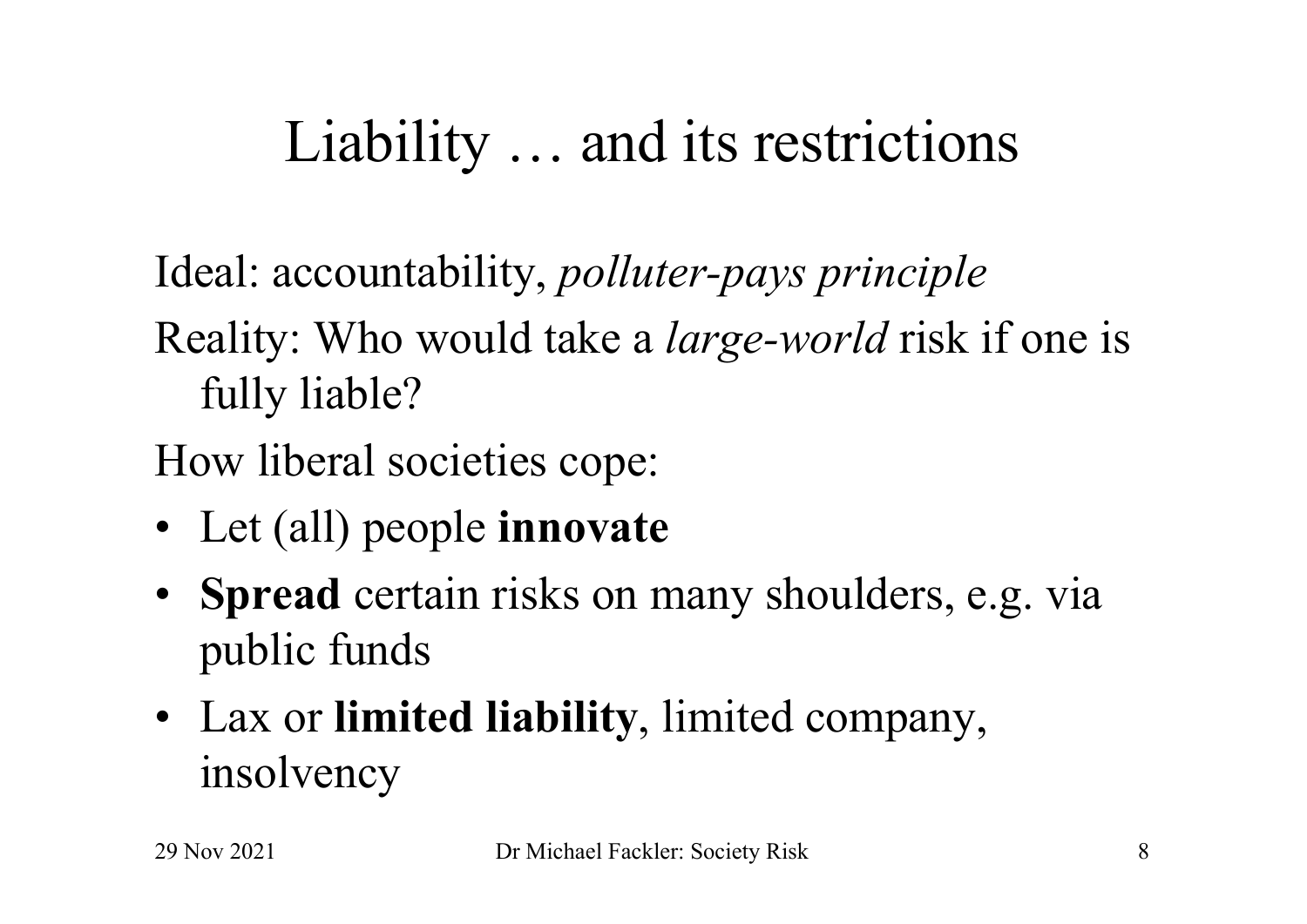# Uninsurable risks (almost / partly)

- Certain natural hazards: storm surge Netherlands, earthquake Japan, hurricane Florida
- Pandemic
- War etc.
- NBCR (nuclear, biolog., chem., radiolog.) events
- Terrorism
- Software errors
- Nuclear liability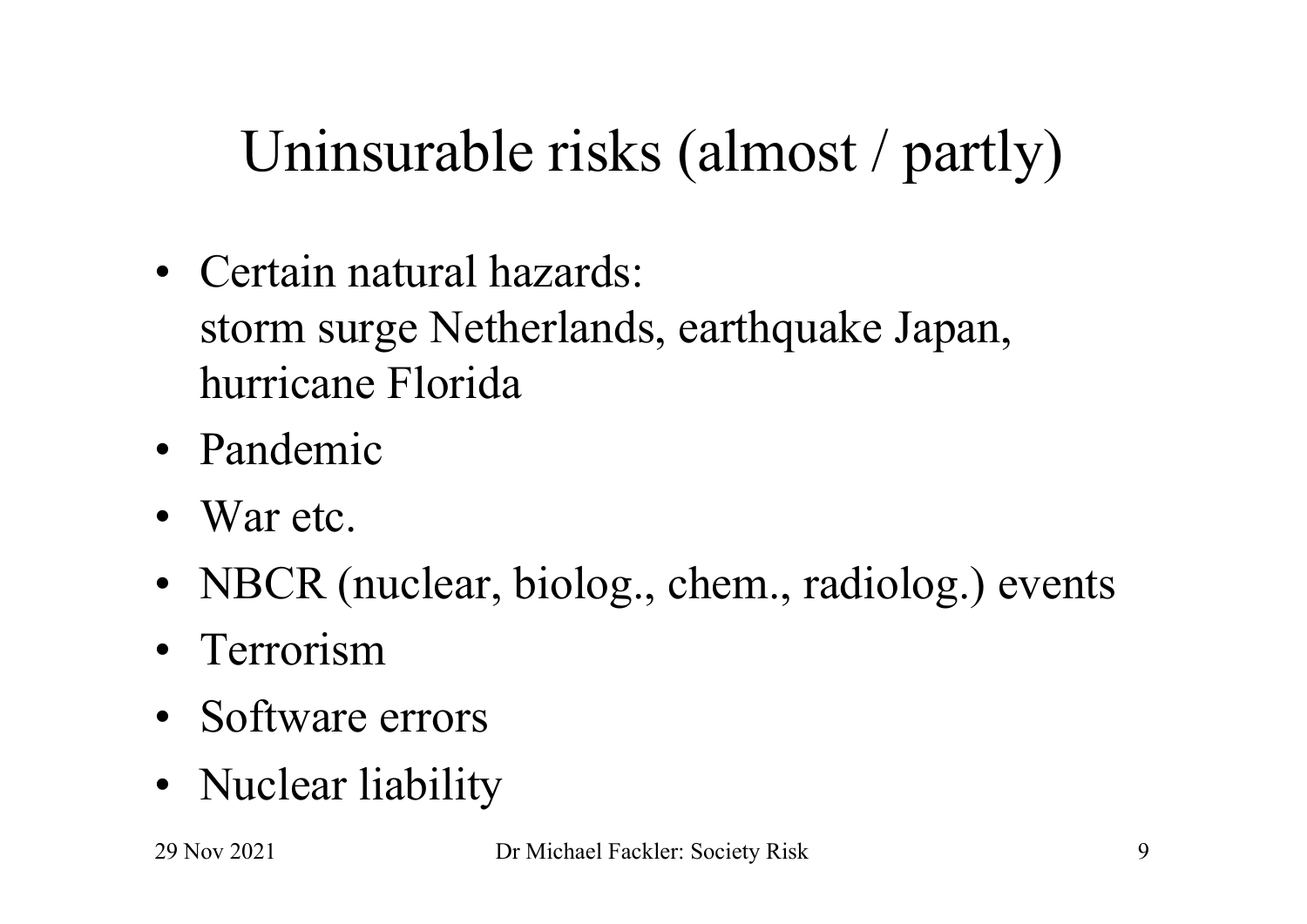# Nuclear liability

- Complex framework of operator liability, public guarantees … and possibly insufficient limits
- Trend towards increased operator liability (no fault), but slow
- Background:
- Nuclear energy often of "national interest"
- Private operators don't build/run plants if fully liable
- Public shall believe that mayor accidents are *impossible* (with the national technology)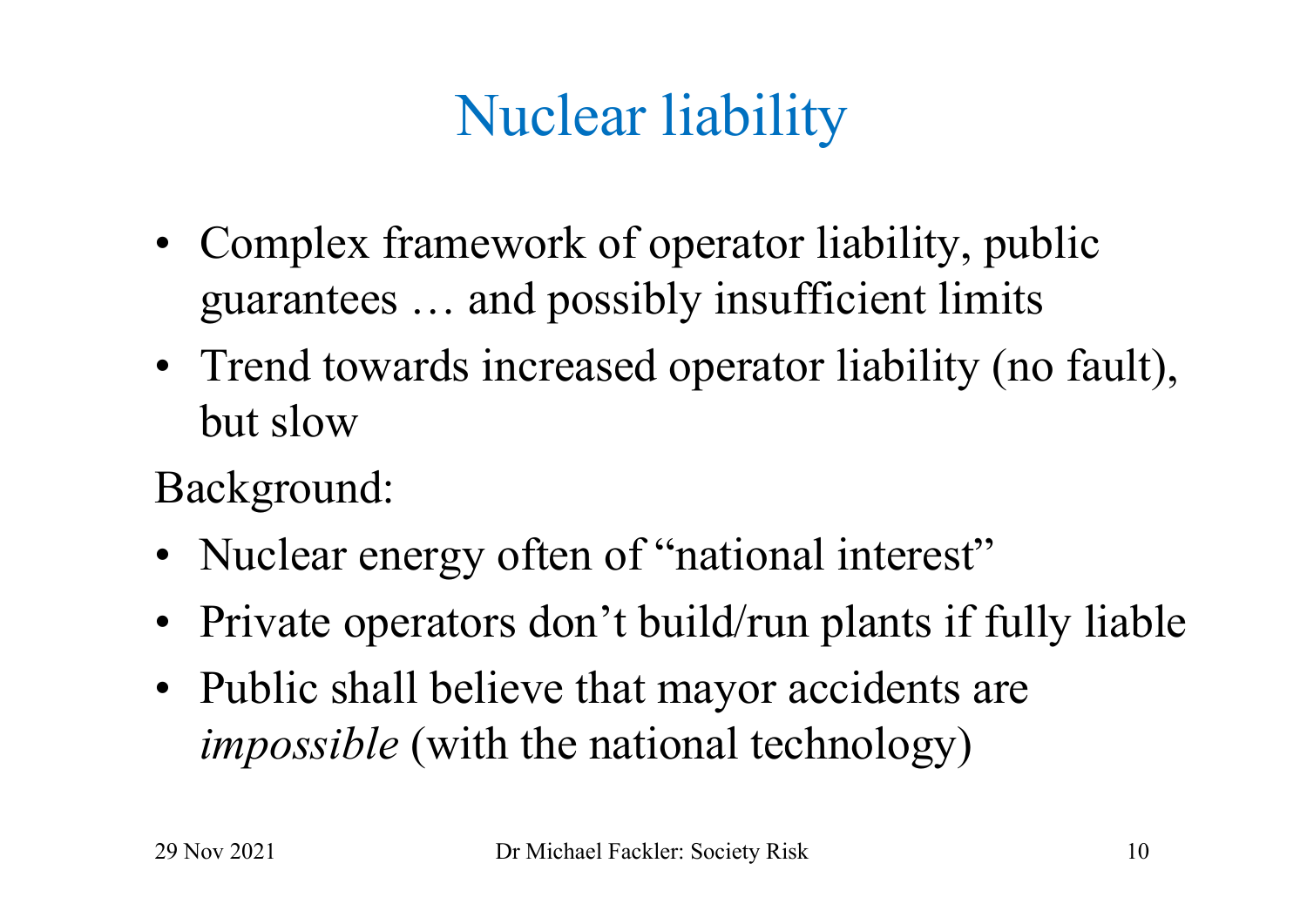## Layers of protection per event: high end

**Germany** (unlimited liability, in  $''$ ;  $\epsilon$ , i.e. billions)

- 0.256 xs 0 insurance
- 2.244 xs 0.256 operators' pool
- illimitée xs 2.5 operator ("self-insured")

#### **USA** (*Price-Anderson Act*, in ''' \$)

- $0.45$  xs  $0$  insurance
- $\approx$ 13 xs 0.45 operators' pool
- ill.  $\text{xs}$   $\approx$  13.4 at discretion of Congress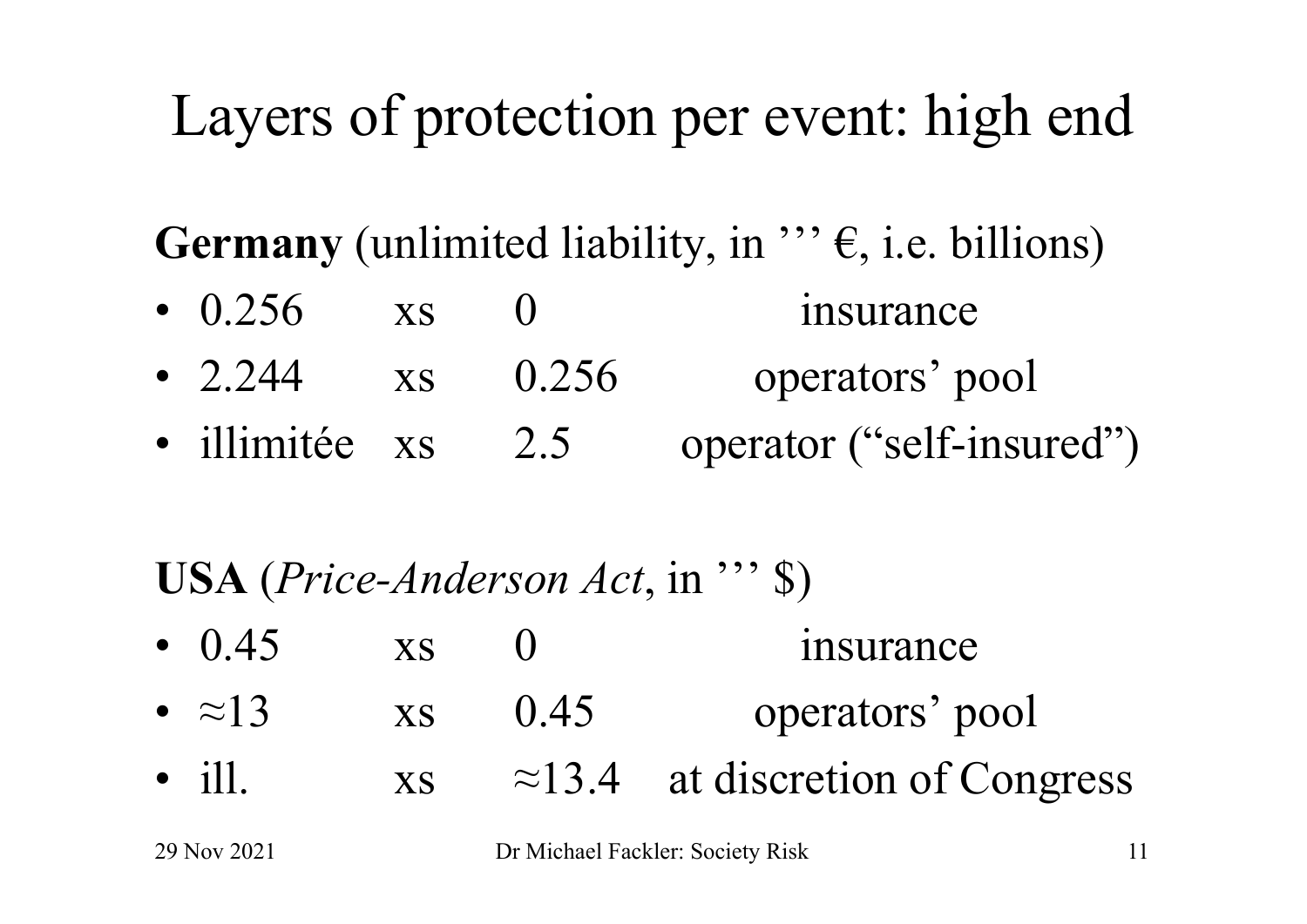#### Layers: international "standard"

*2004 Protocol* to *Paris convention on Nuclear TPL*  (minimums, in  $"\,$ ;  $\epsilon$ )

•  $0.7$  xs  $0$  operator / insurance •  $0.5$  xs  $0.7$  country of plant • 0.3 xs 1.2 pool of signatory countries • ill. xs 1.5 nil

**Switzerland**: 1<sup>st</sup> layer insurance, above operator (ill.)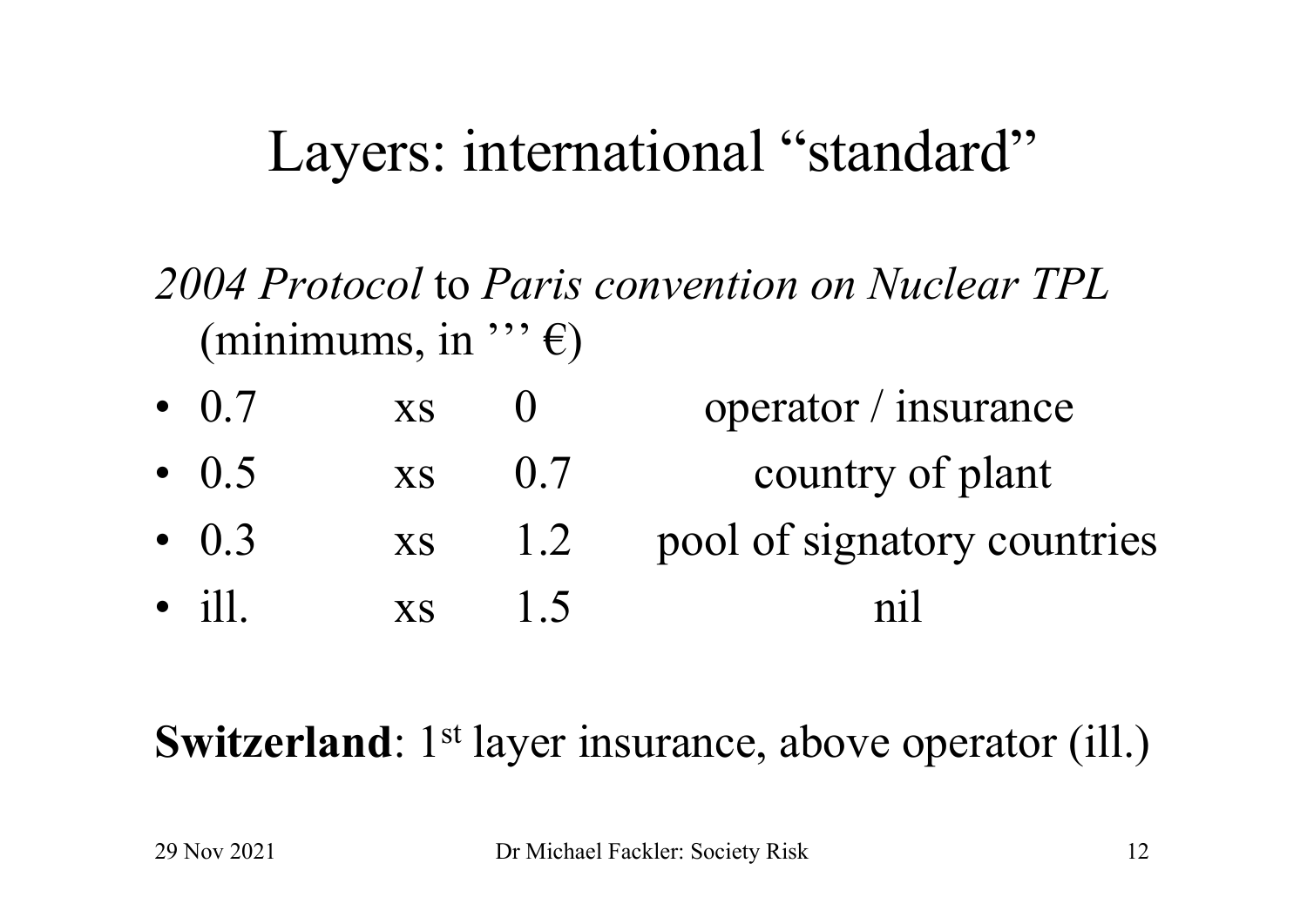### Problems

- No protection above  $\epsilon$ 1.5 billion required
- Protocol not yet in force, ratification by EU upcoming – for several years
- Protection still a magnitude lower in many countries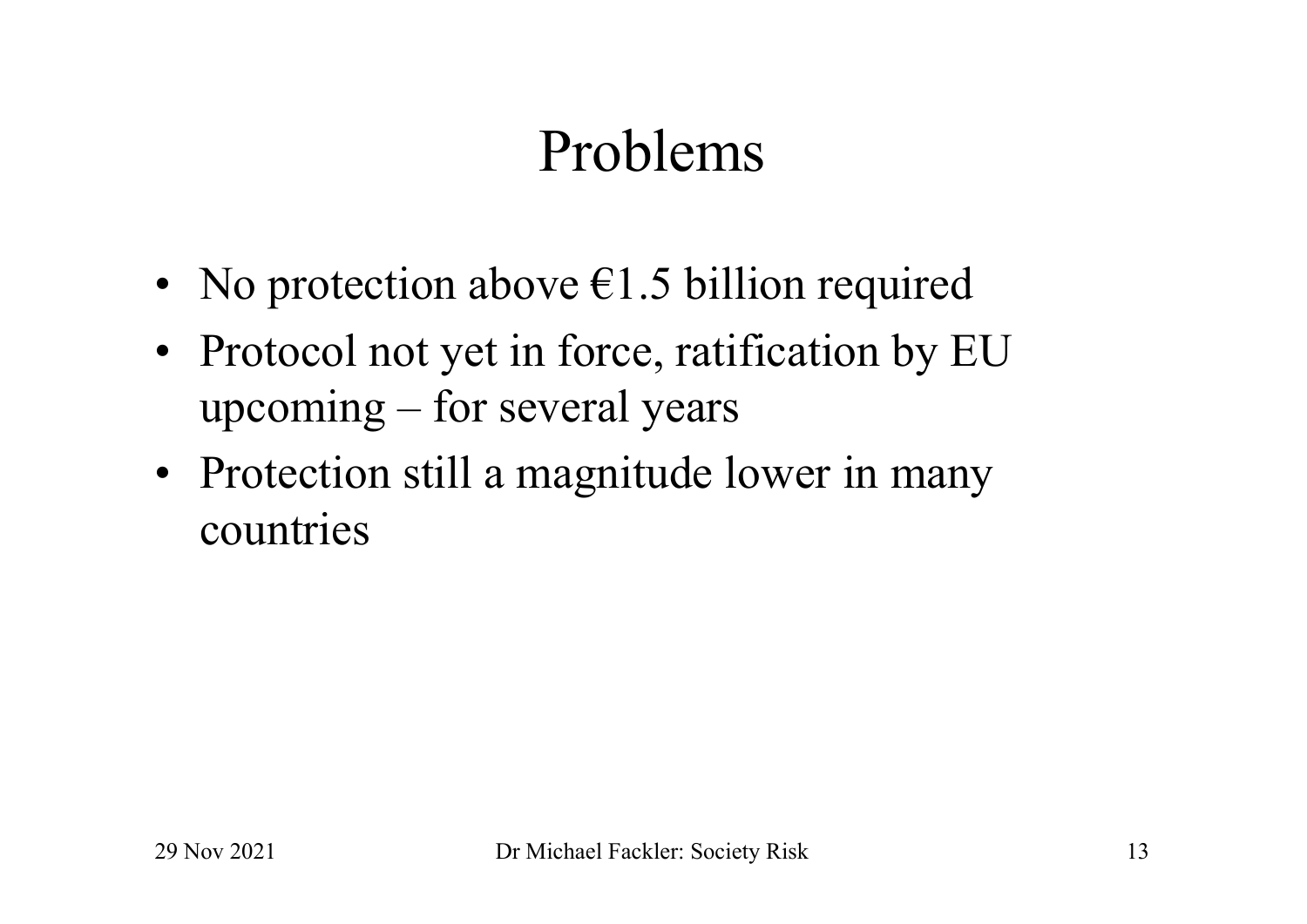# Adequacy of guarantees

- Loss potential in populated areas: controversial, say € 500-5'000 (!?) billion
- Operators won't be *able* to pay that, governments possibly won't be *willing*
- Consumers can't protect themselves by insurance

Bottom line: The risk is spread on many shoulders in an undesirable way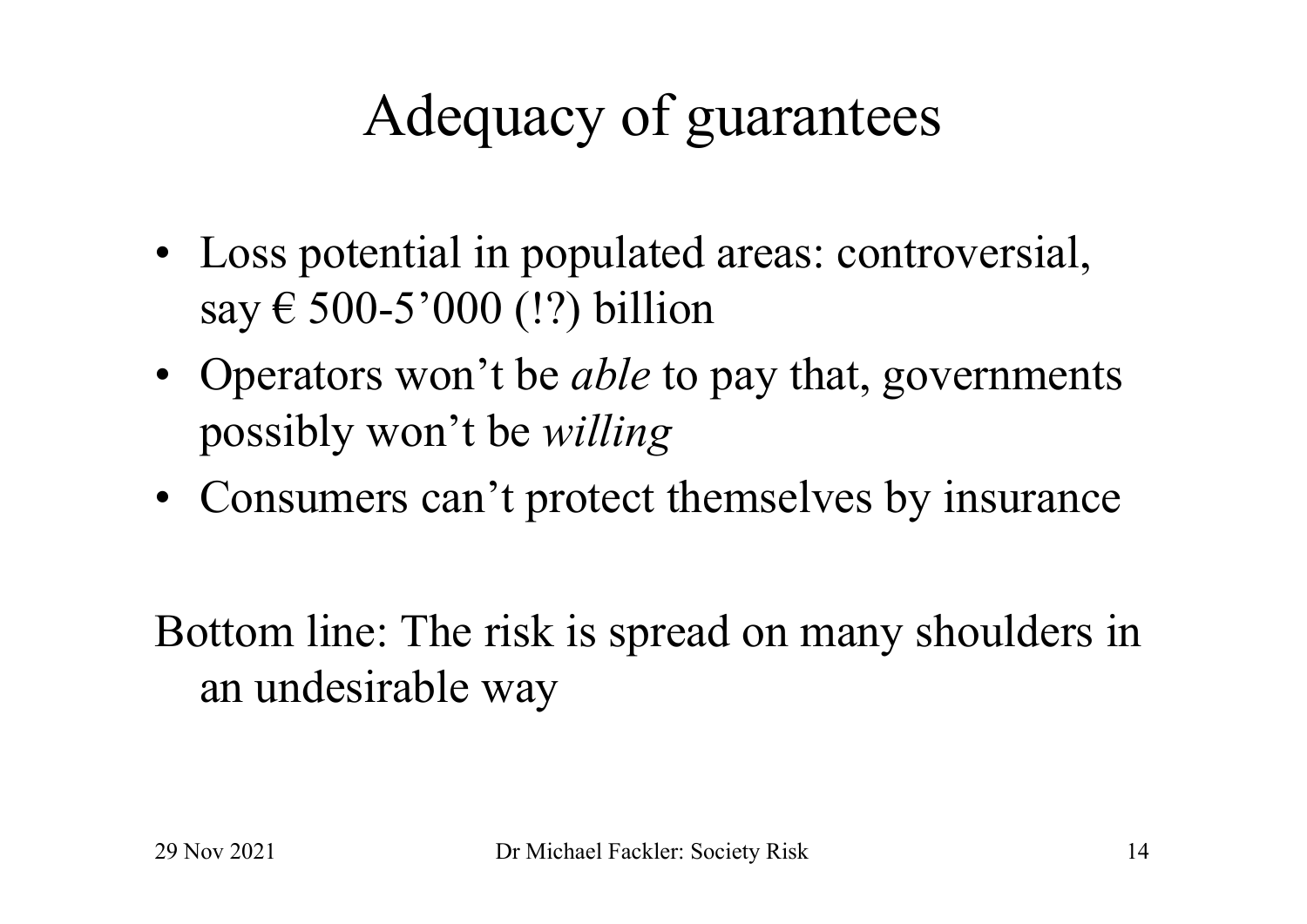### Insurance options?

In principle (probably) yes, but:

- would require open debate on loss potential
- would involve the whole financial market:

In (re)insurance about  $\epsilon$ 10 billion per event seems to be the maximum amount that can be placed in one program, across programs maybe \$100'''

• Many (re)insurers are not keen on business in "political" areas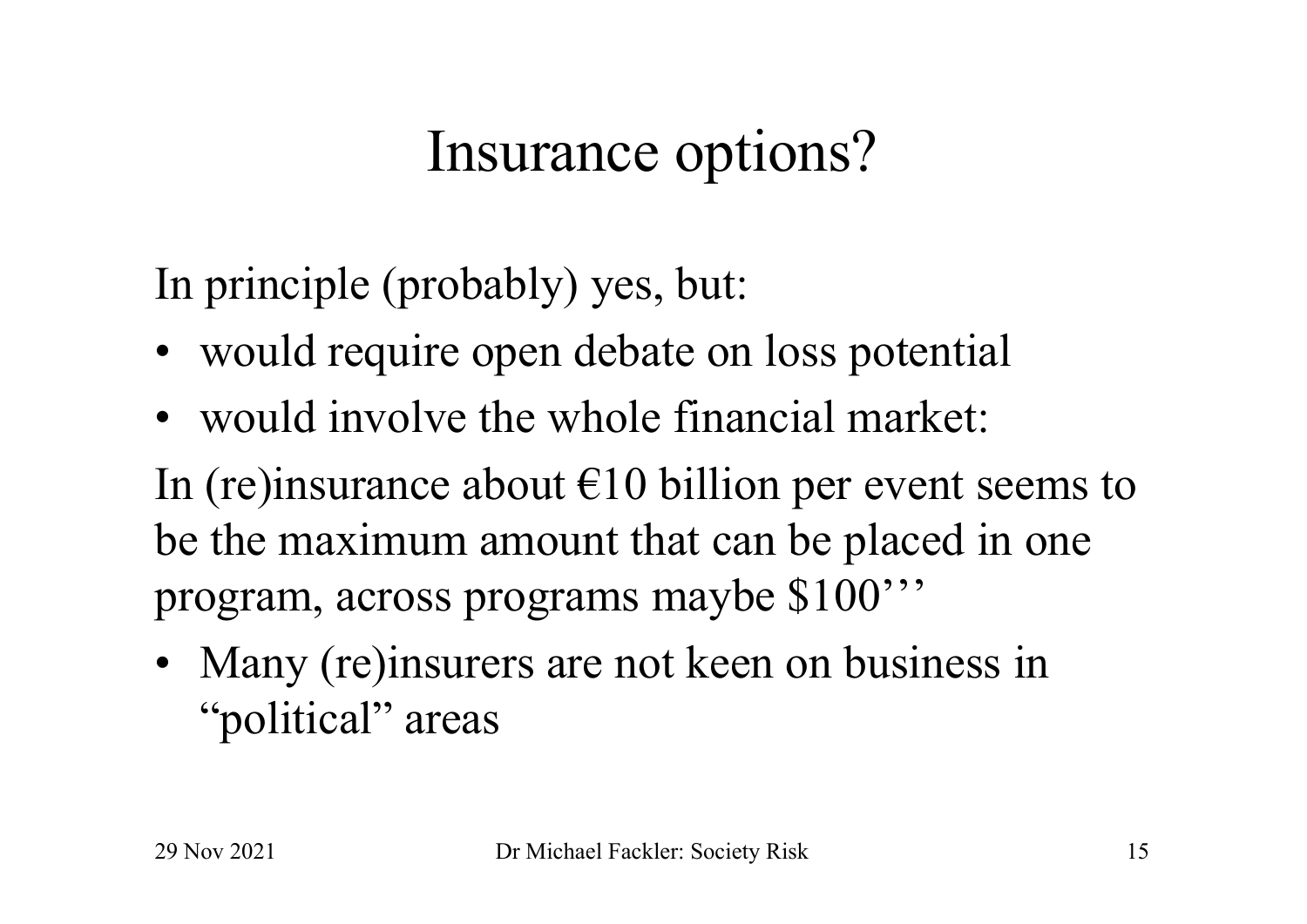### Pandemics insurance

**No surprise:** a deadly viral pandemic after 100 benign years with some near-misses (yet, one expected rather influenza than corona) **Surprise:** most affected insurance not life/health/WC, but NDBI (*non-damage business interruption*) due to preventive measures; correlation with investment Although everyone now wants it, **industry** apparently **not keen** on offering pandemic insurance **Issues:** severity, lack of diversification, frequency (?)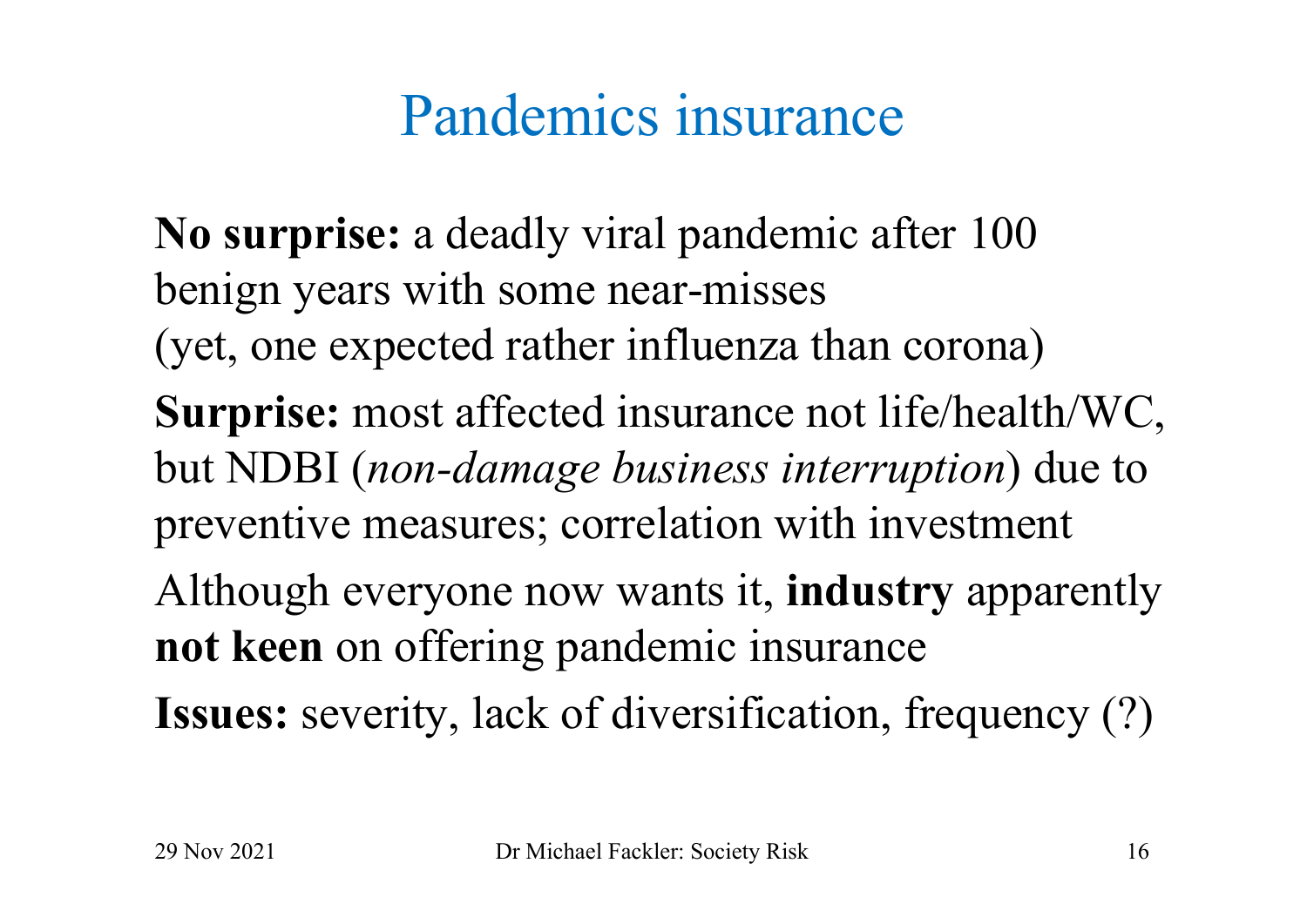# **Severity**

Worldwide figures in ""  $\frac{1}{2}$  (trillion), rough estimates

- 100 bond market, stock market (each)
- $80$  GDP
- 2-10.5 Global Financial Crisis economic losses
- 12 Covid-19 economic losses, SR estimate
- 0.1 Covid-19 insured P&C losses, early est.
- 0.8 future econ. losses from pandemics p.a.
- 0.2 market insurance cost p.a., AAE est.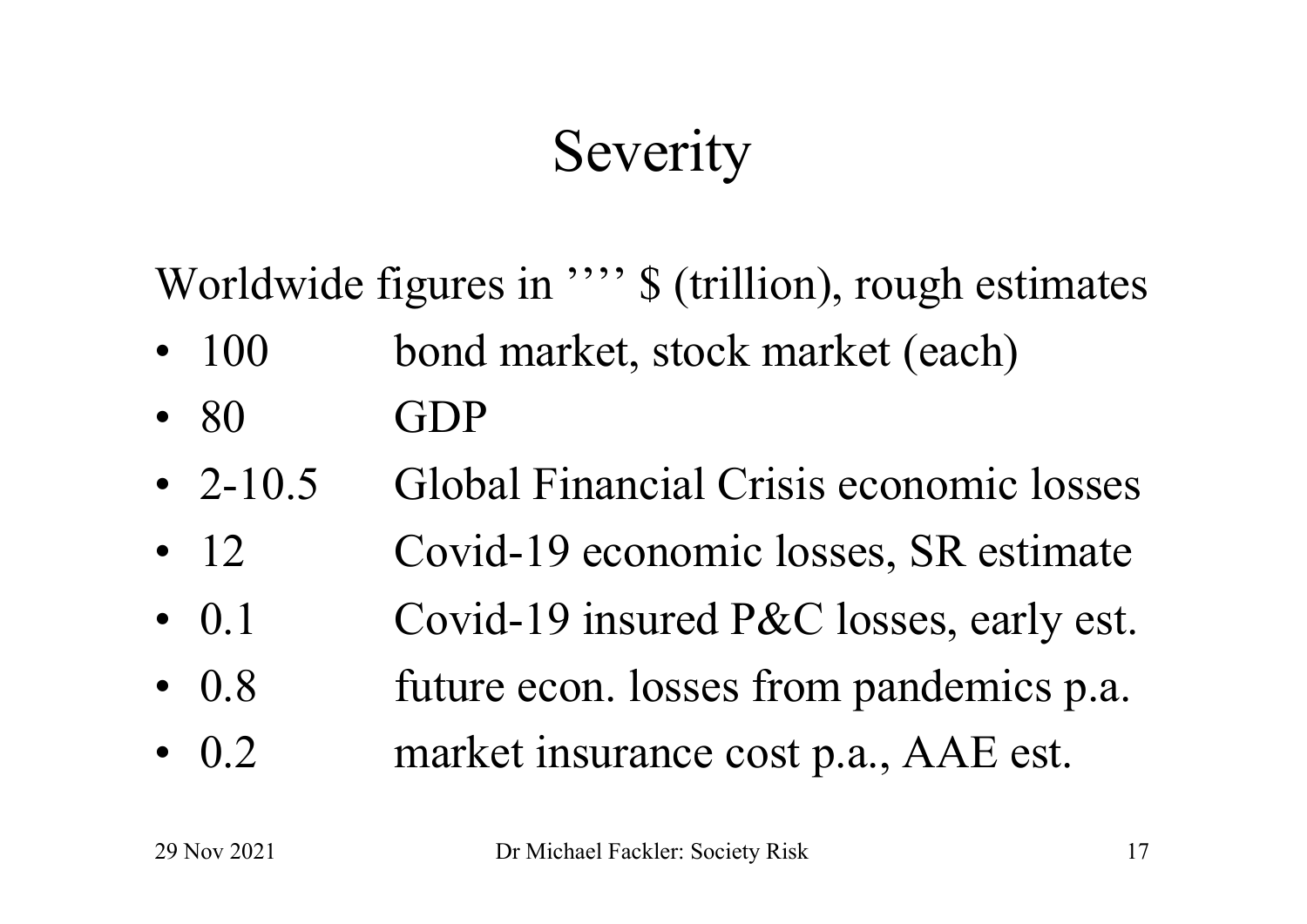## **Severity**

US figures in ""<sup>\$</sup>, estimates"

- 100 P&C aggregate sum insured
- 0.8 P&C insurers' capital resources
- 0.1 Nat Cat event loss potential
- 0.07 Property premium p.a. (not only NDBI)
- 0.14 monthly insured BI (<100 employees)
- 1 monthly BI insurance potential
- 2 public aids to citizens, small businesses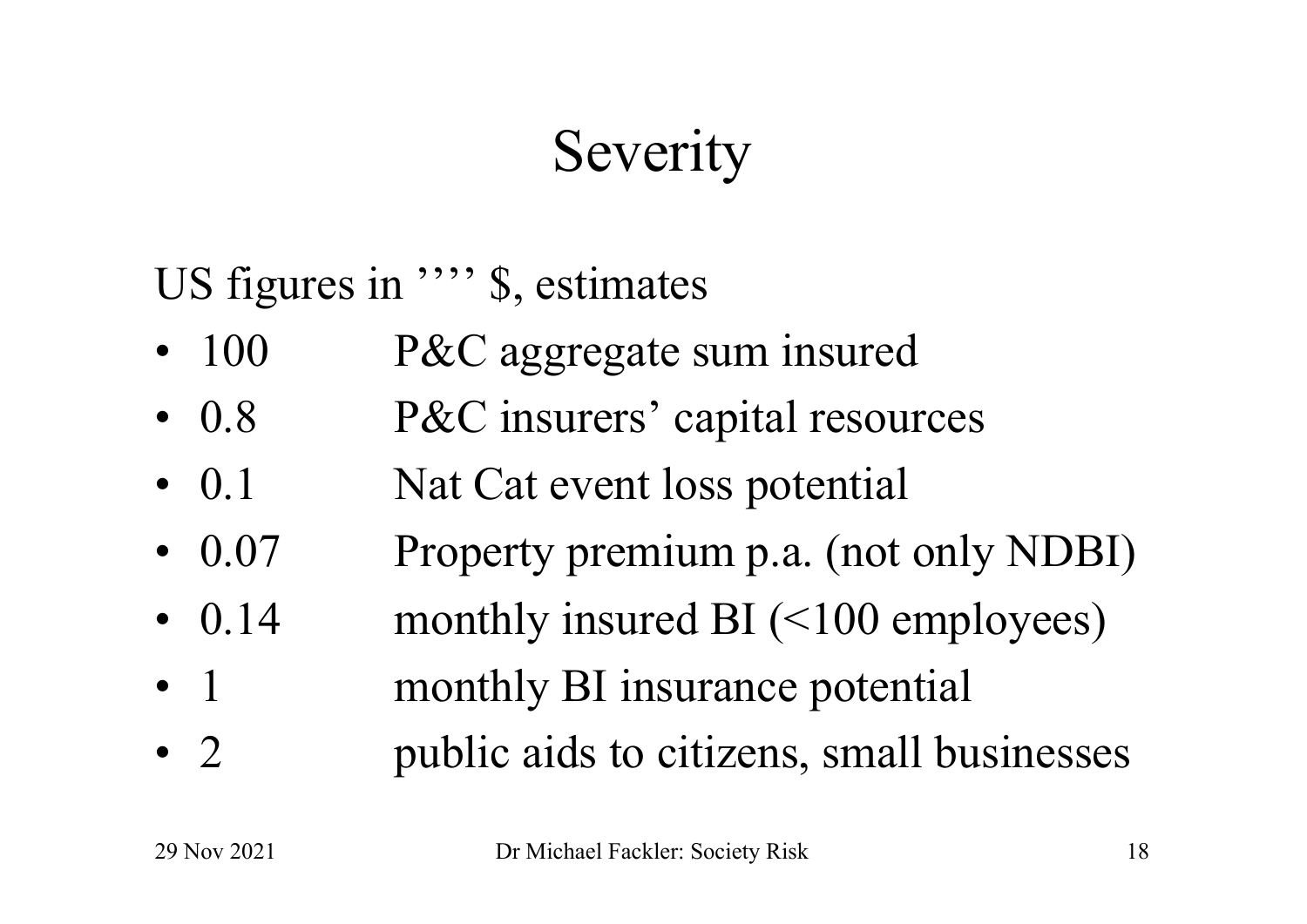# Return period

- Some think that any Property policy can be sold at premium rate **1 per mil** of sum insured.
- Some in London Market: Covid-19 is **500y** event
- Wimbledon Tennis Tournament had pandemic insurance, premium \$2'' p.a., 2020 Covid loss \$142'' (≈SI), Rate on Line 1.4%; ≈**100y** event
- World Bank PEF Cat Bond Class A (covering flu and coronaviruses): risk RoL 3.57%; **28y** event
- Spill-over of coronavirus from animal: **12y** event?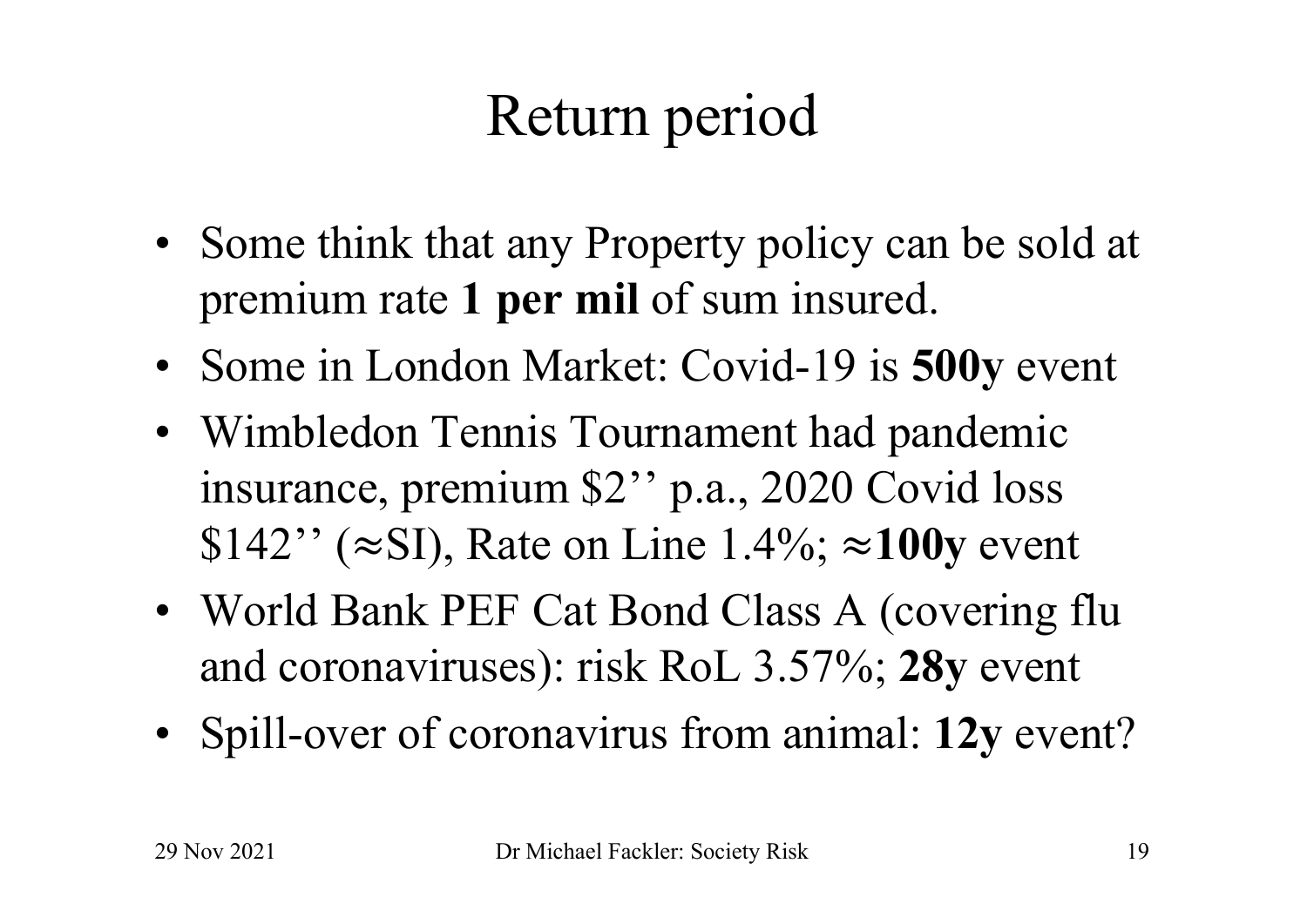# Insurability of pandemics

BI insurance: no small partial losses as even regional epidemics take 6+ months; product can't be cheap Overall picture:

- If loss potential has magnitude of world GDP, **diversification** can only work **over time**
- If return period is  $100+$  years, **no vehicle** in the financial market can smooth that over time
- If return period is 10-20 years, **saving** might work better than insurance, e.g. equalization reserve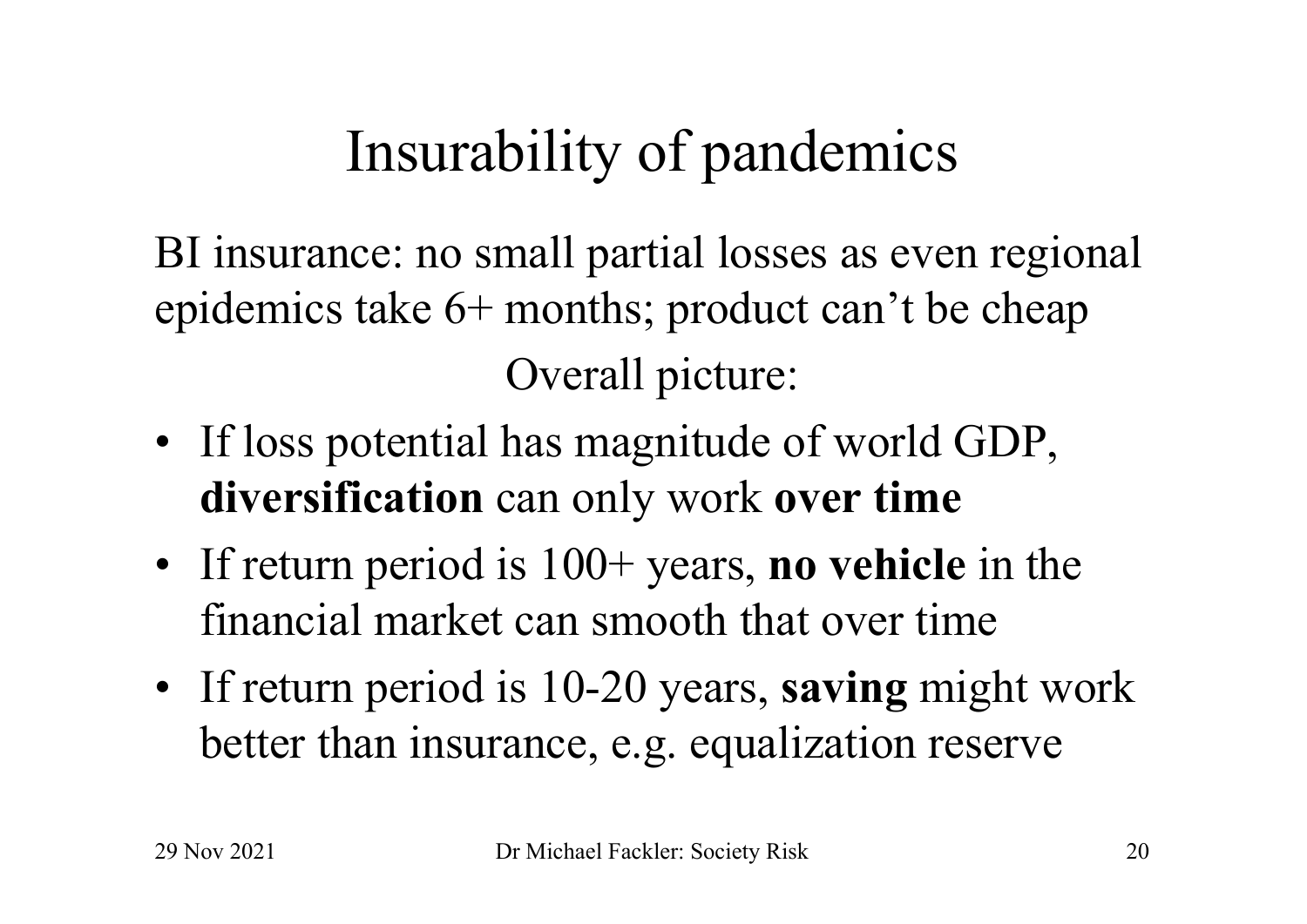### The WTC loss

- Terrorist attack, 11 September 2011
- Tragic, but very instructive, example for successful risk management "after the event"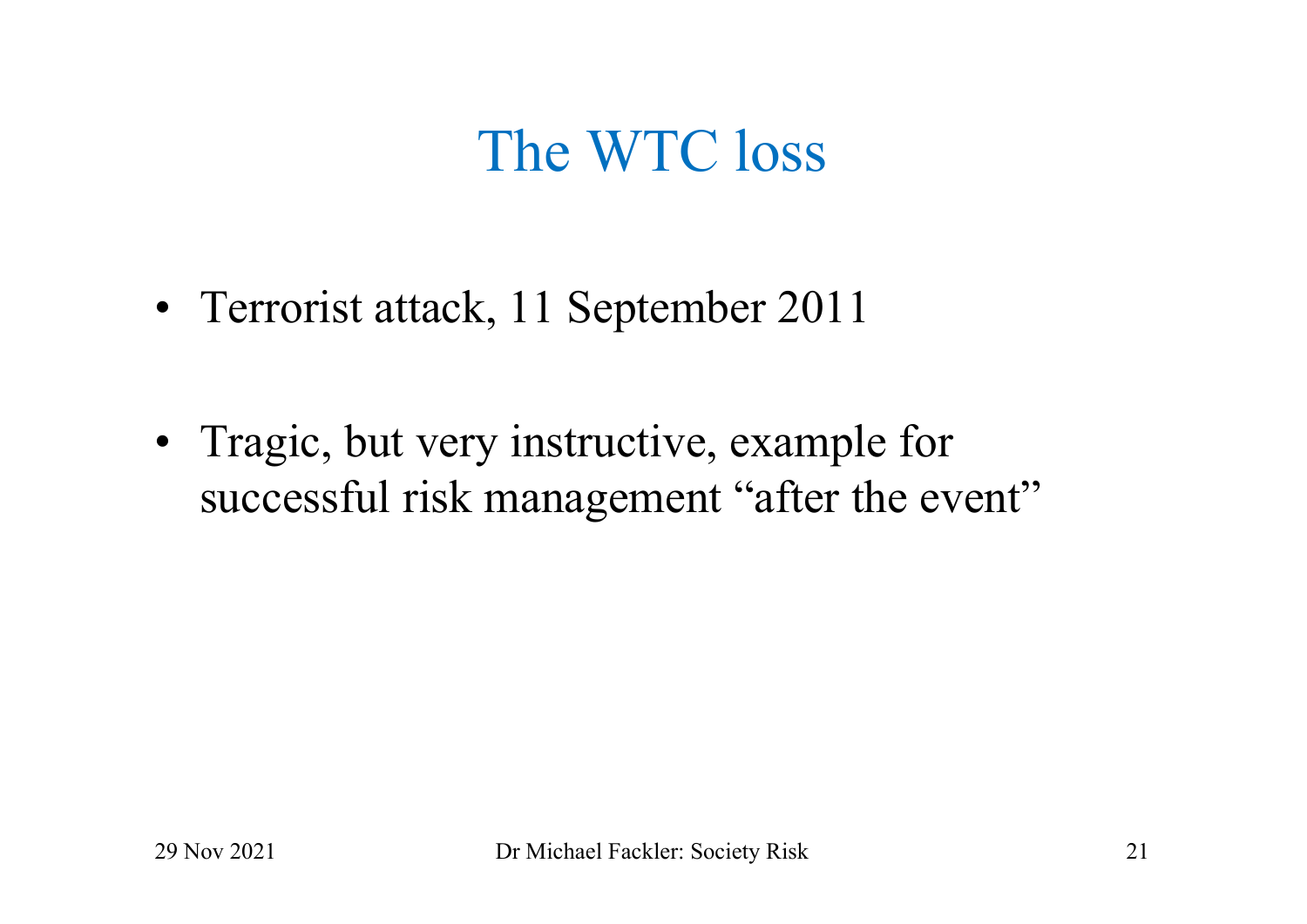# Key facts

- Four airliners hijacked, used as missiles
- WTC's Twin Towers destroyed, Pentagon damaged
- About 3'000 people killed, 250 seriously insured
- Many victims highly paid and married (matters for compensation)
- Insured loss about \$40 billion
- Economic damage \$1'000 (?) billion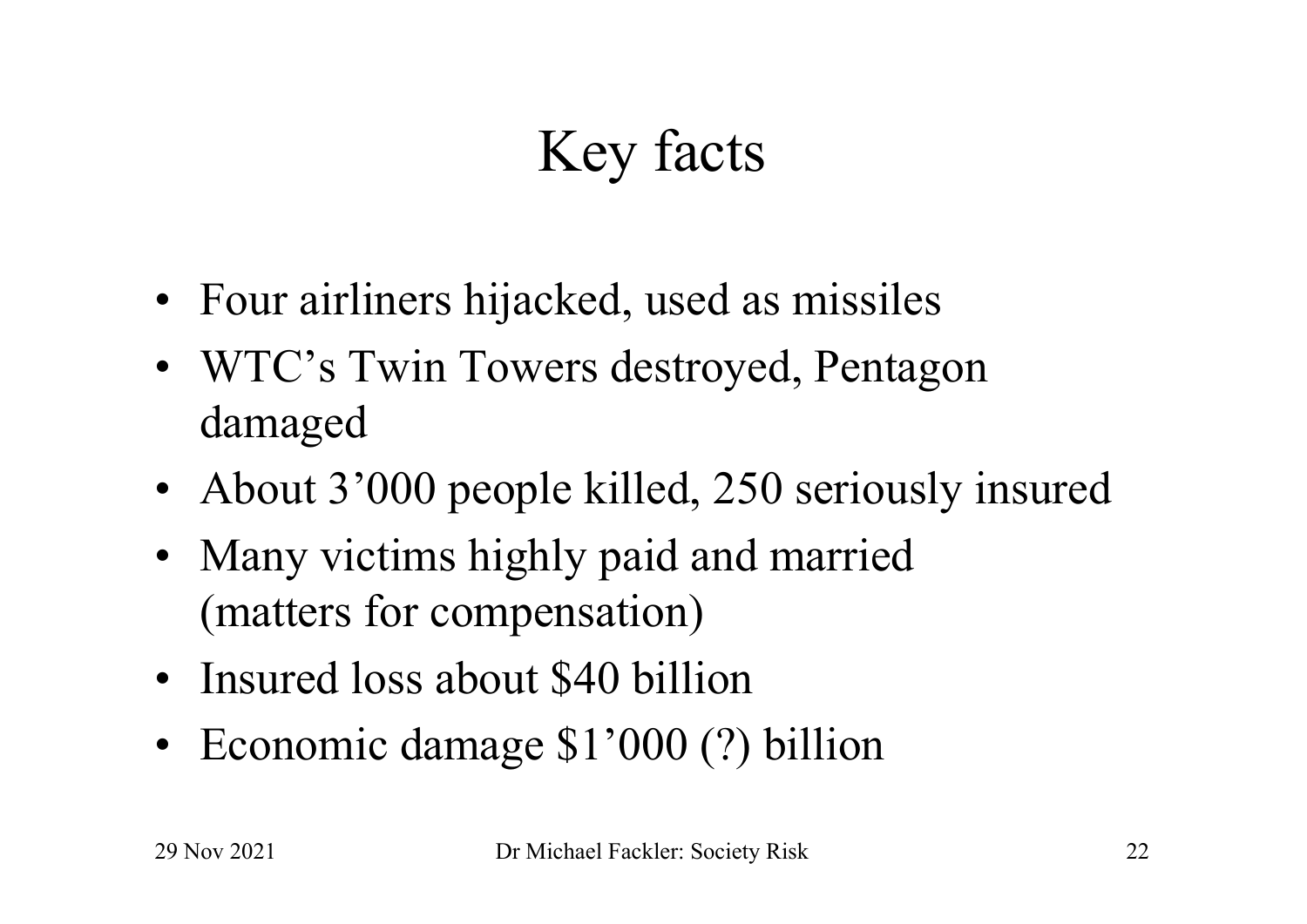## Potentially responsible (i.e. suable)

- Airlines (UA, AA)
- Airports, security firms
- The authorities, the City of New York
- Police, fire brigade
- Motorola
- Terrorist groups
- Members of the Saudi-Arabian government
- …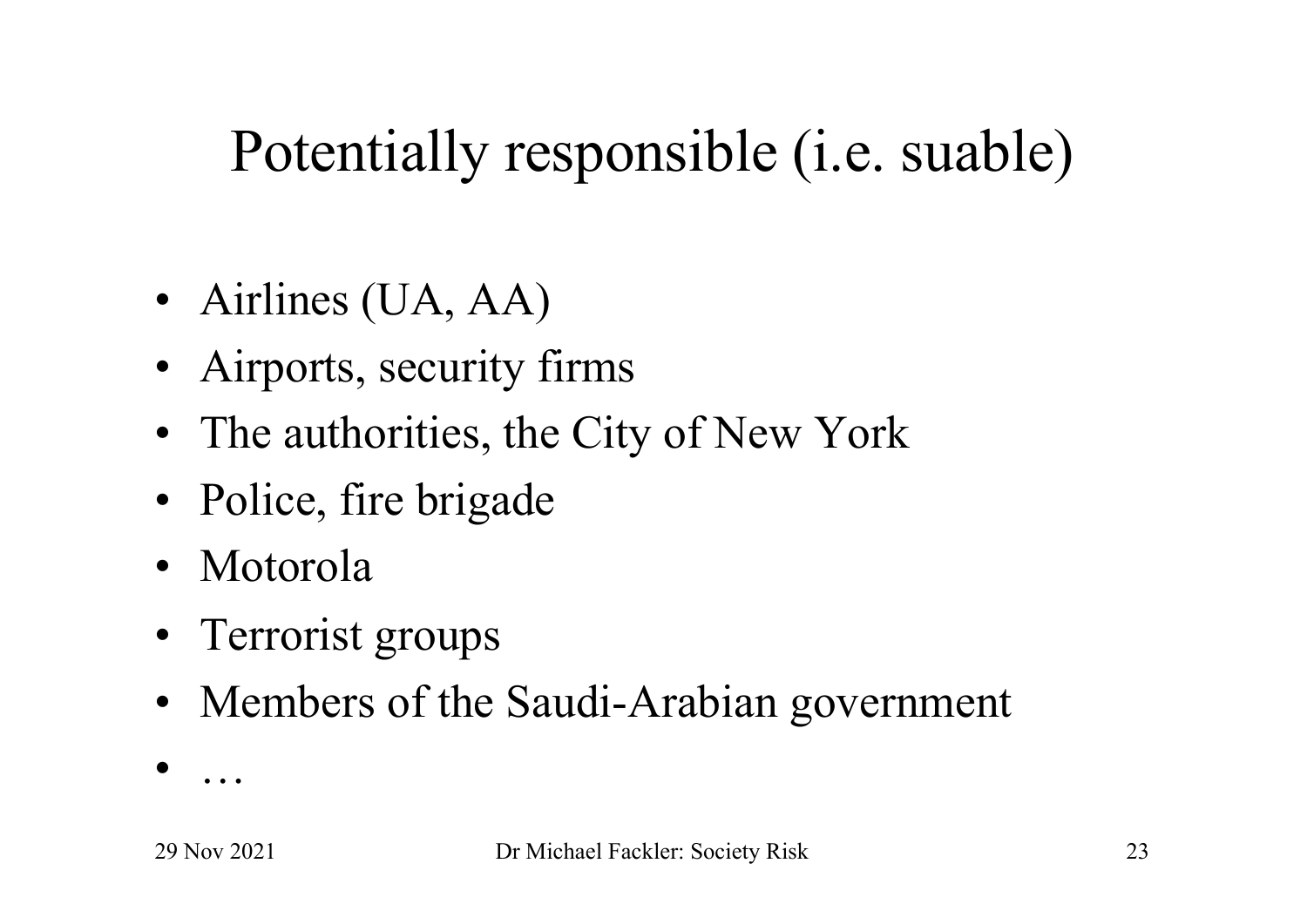### Sources of compensation

Not mutually exclusive:

- Own insurance covers
- Tort system (by suing someone)
- Government programs
- Charity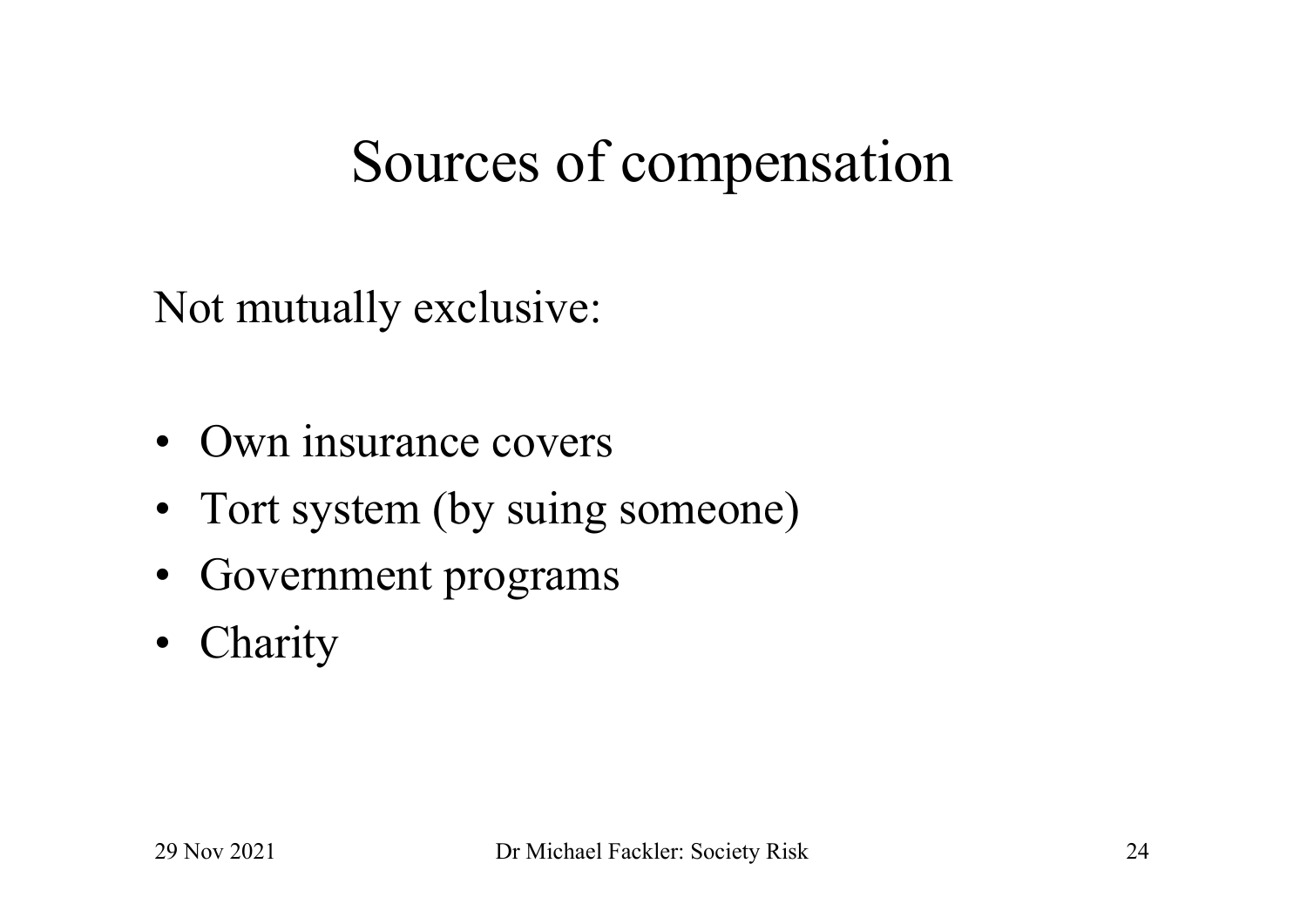### Measures taken by government

- Quick
- Unorthodox
- 3 steps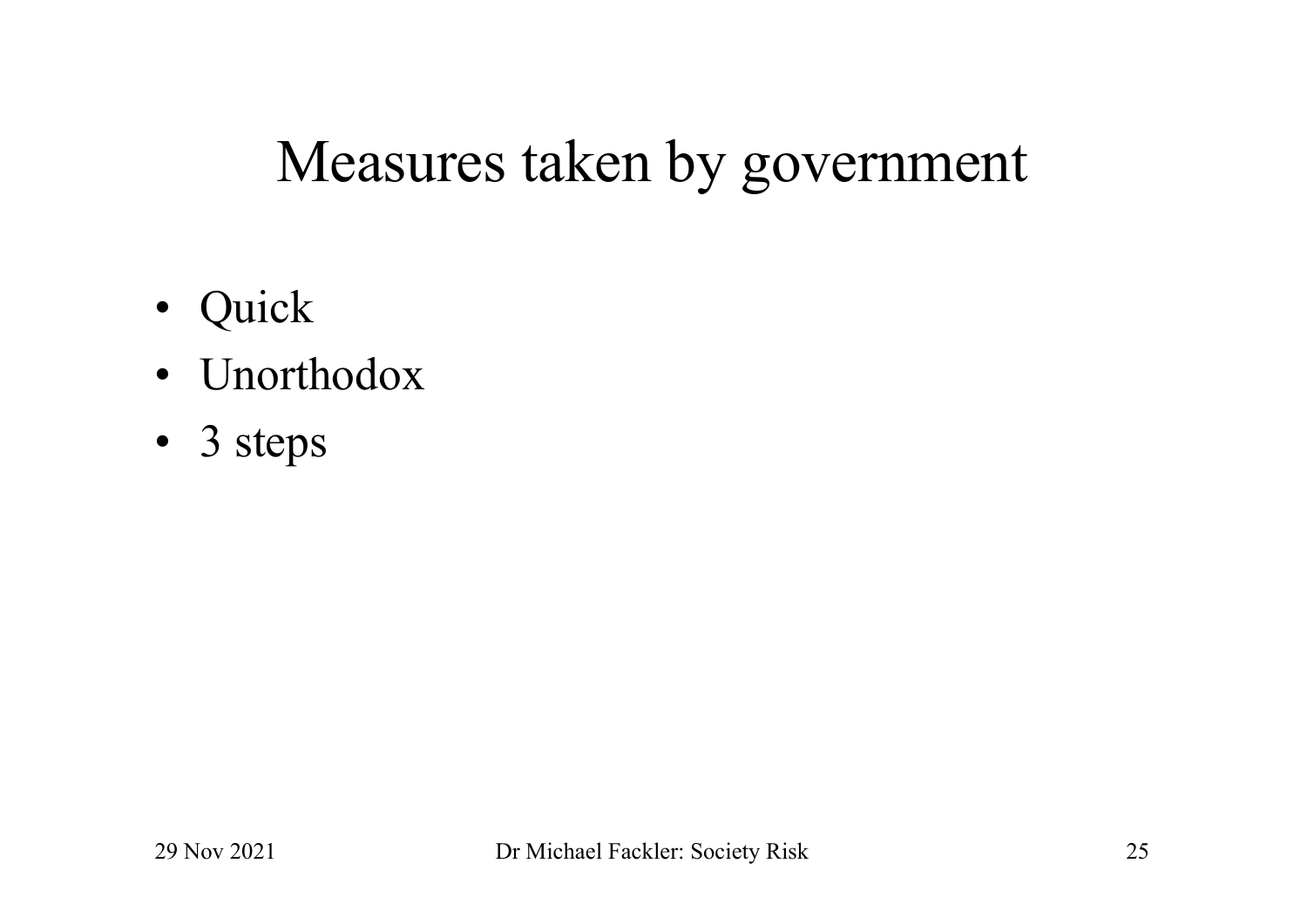# 1. Ensuring survival of institutions

*Air Transportation Safety and Stabilization Act* (ATSSA):

- In force 11 (!) days after the attack
- Exclusive jurisdiction: Southern New York
- Retroactive (!) liability cap for U.S. institutions: according to existing TPL covers
- Tax breaks for victims
- *Victims Compensation Fund* (VCF)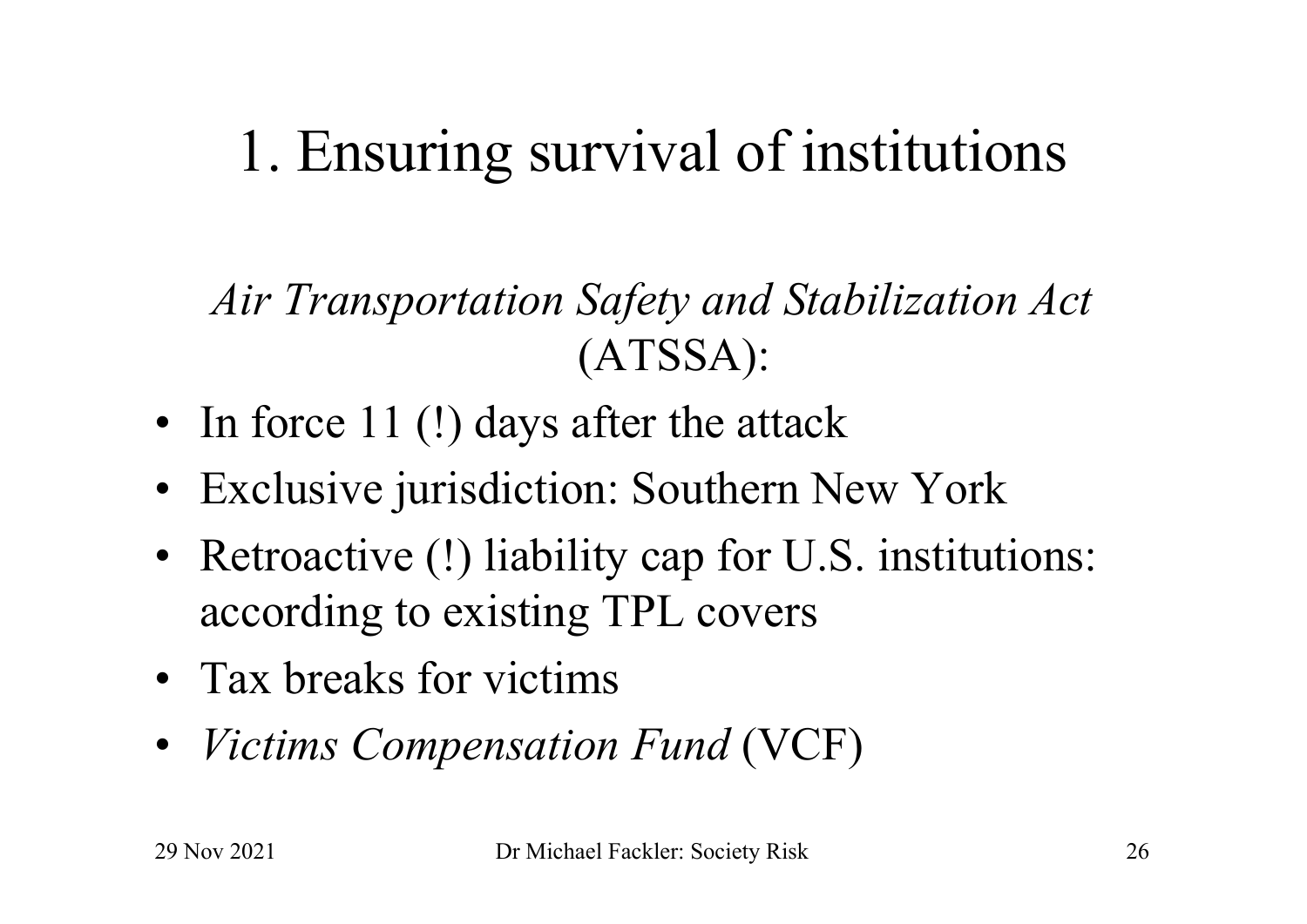# 2. Channelling of benefits through VCF

Not compulsory, but with incentives and conditions:

- Claims regulation within 3 years
- Compensation of loss of income, lax onus of proof
- Stricter rules for very high incomes
- Awards for noneconomic loss capped
- No punitive damages
- Own insurance (Life, Workers' Comp) deducted (*contradicts* legal practice)
- Waiver of legal actions for damage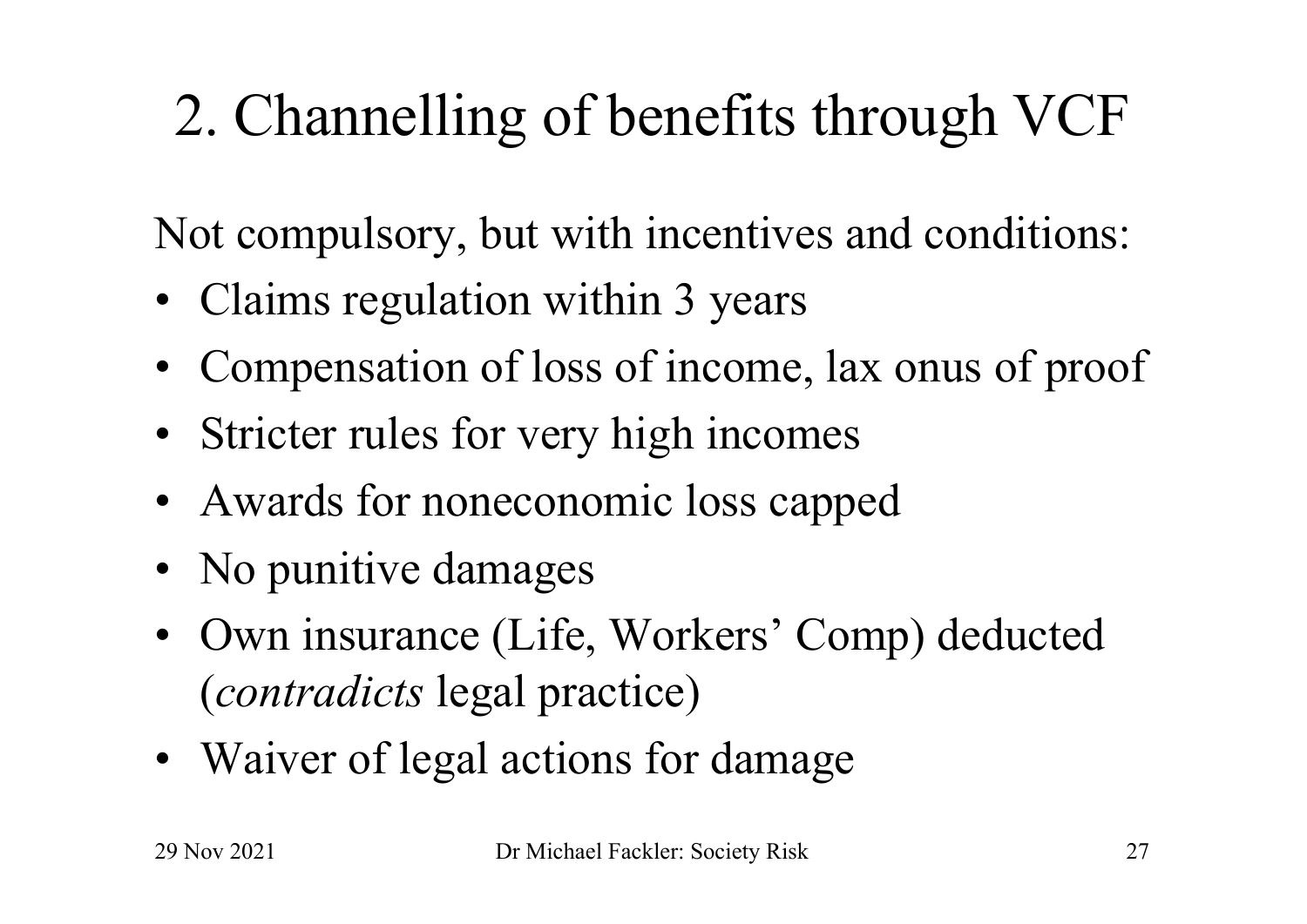# 3. Creation of an atmosphere of solidarity and patriotism

The (re)insurance industry feared *adverse selection*, with well-off victims preferring to go to court.

Plausible scenario: years of legal proceedings, constant negative press, …, social self-destruction with huge economic consequences

#### Instead:

- Mayor Rudy Giuliani: *We're going to rebuild. … Do things. Go to restaurants.*
- Strong spirit of national solidarity rather than revenge, opportunism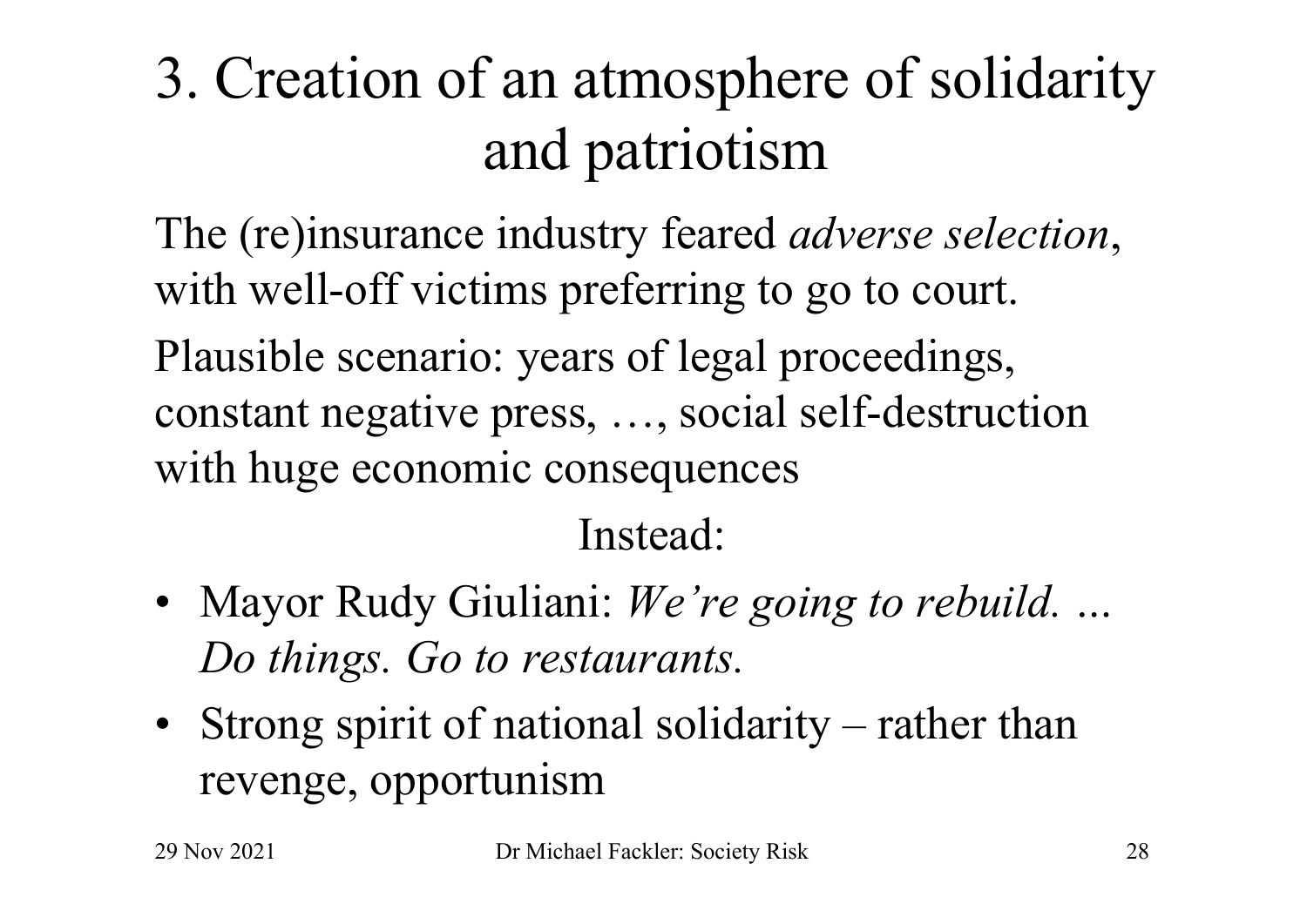#### Compensated amounts

| in $\mathbf{S}$ | <b>Source</b>         |
|-----------------|-----------------------|
| 1.0             | Life insurance        |
| 1.0             | Workers' Compensation |
| 5.6             | <b>VCF</b>            |
| 0.4             | Other public          |
| 0.7             | Charity               |
| 8.7             | <b>Total</b>          |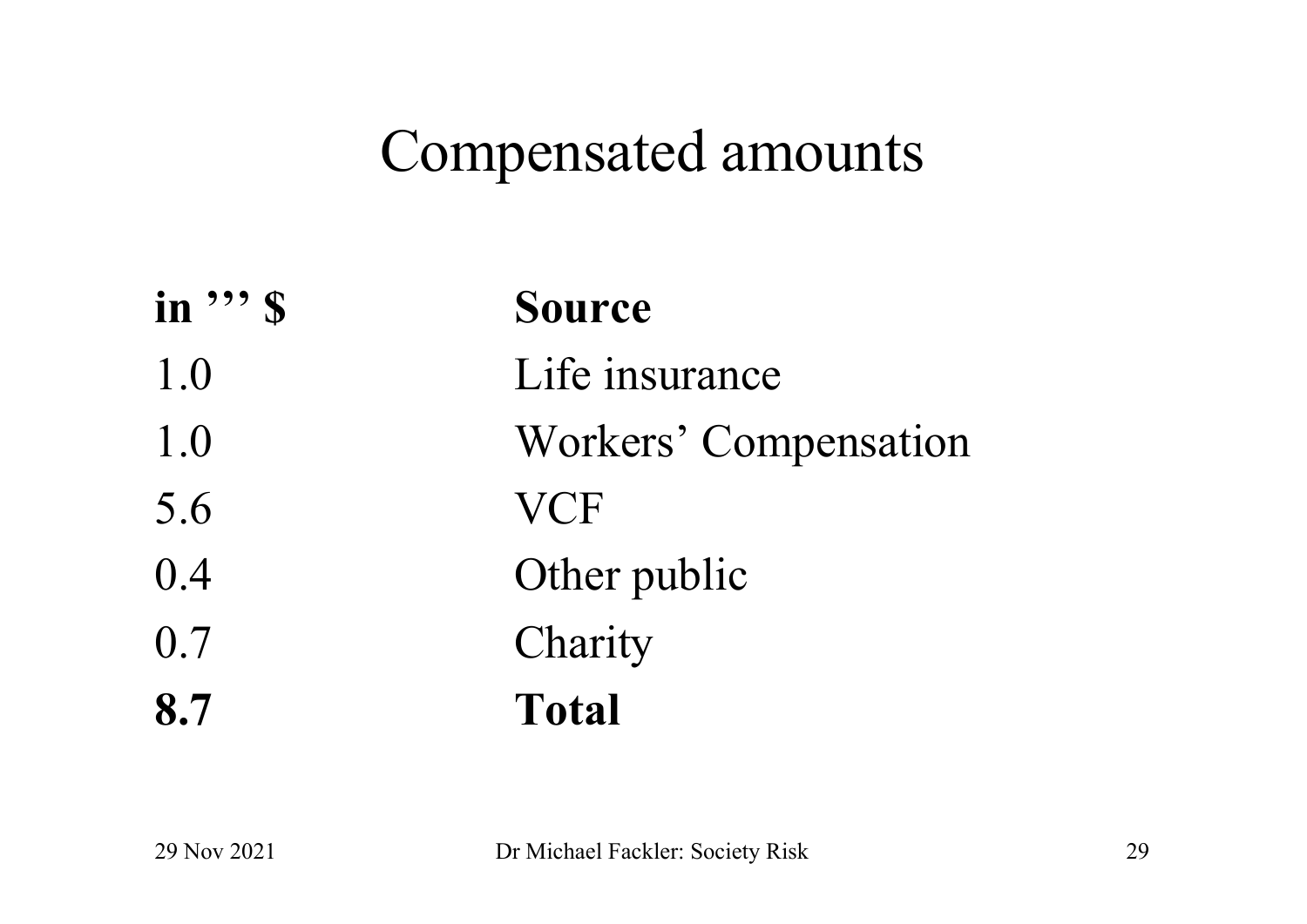# Key figures

- 97% of affected families opted for the VCF, average compensation \$3 million
- VCF saved \$2 billion  $(>20\%)$  by deducting insurance benefits
- Only 70 families went to court, received \$7 million on average (i.e. not much more – after deduction of legal fees)
- On top: \$1.9<sup>\*\*</sup> for police and rescue workers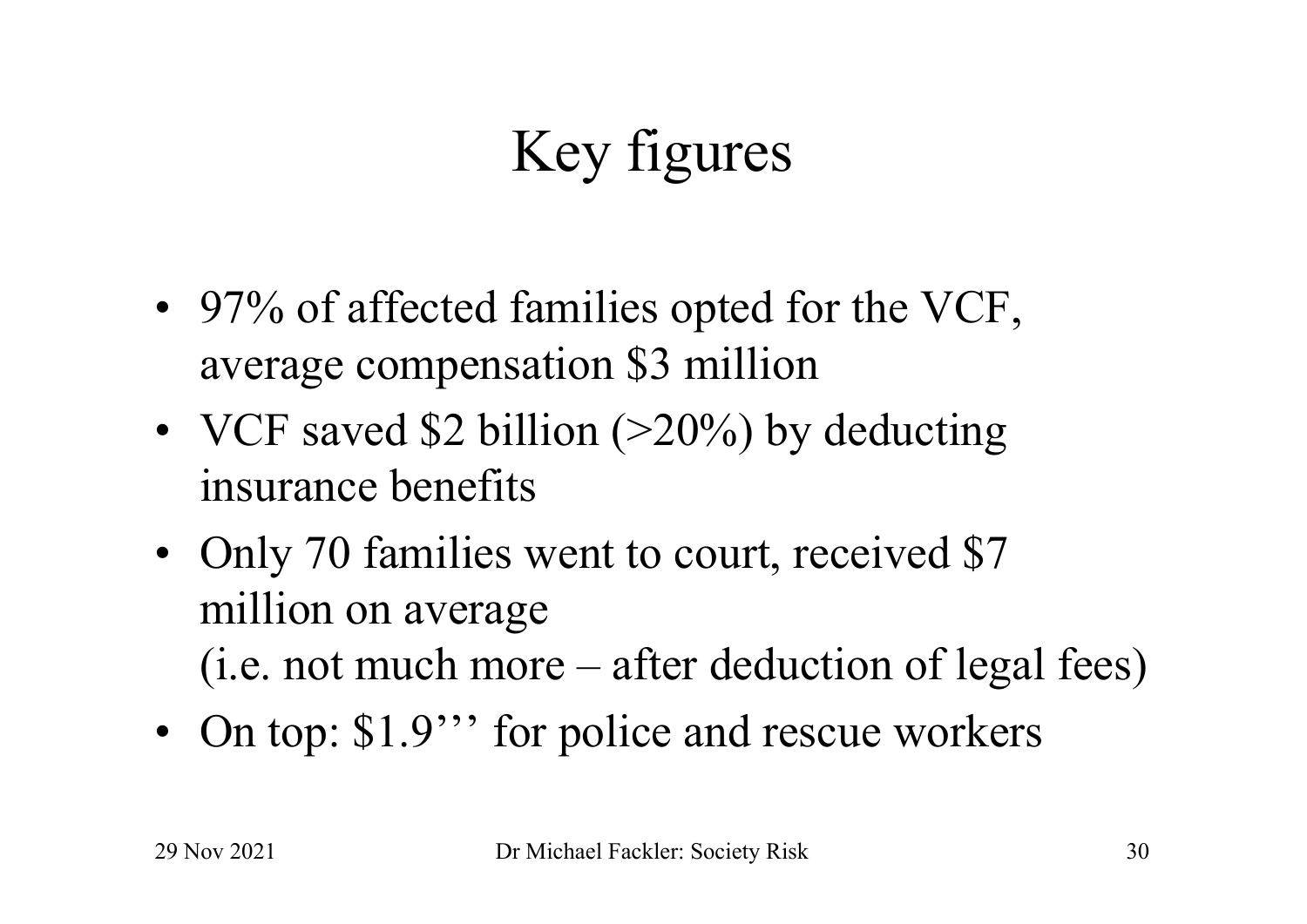#### Bottom line

- In administrative and economic terms, the U.S. coped well with the 9/11 attack.
- Measures taken were unorthodox, partly *unfair*  but very *effective*.
- Impressive, though perhaps singular, example of a society's ability to take action post crisis – by *briefly breaking* its own rules.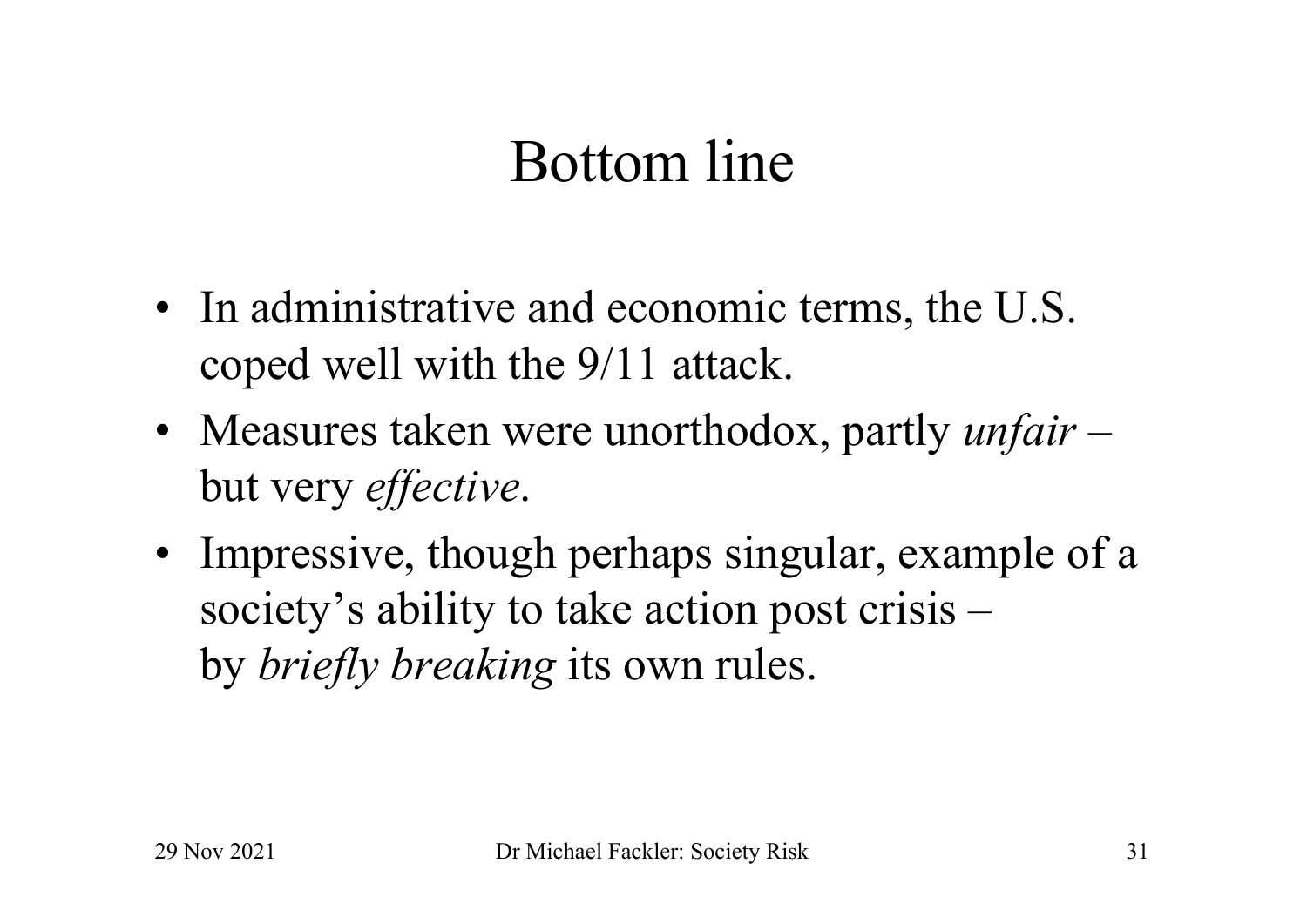#### Thanks

For details see paper on SSRN: *Mitigation and transfer of risks: prevention, insurance, and limited liability*

Additional literature (on insurability of pandemics) on next slide.

michael fackler@web.de